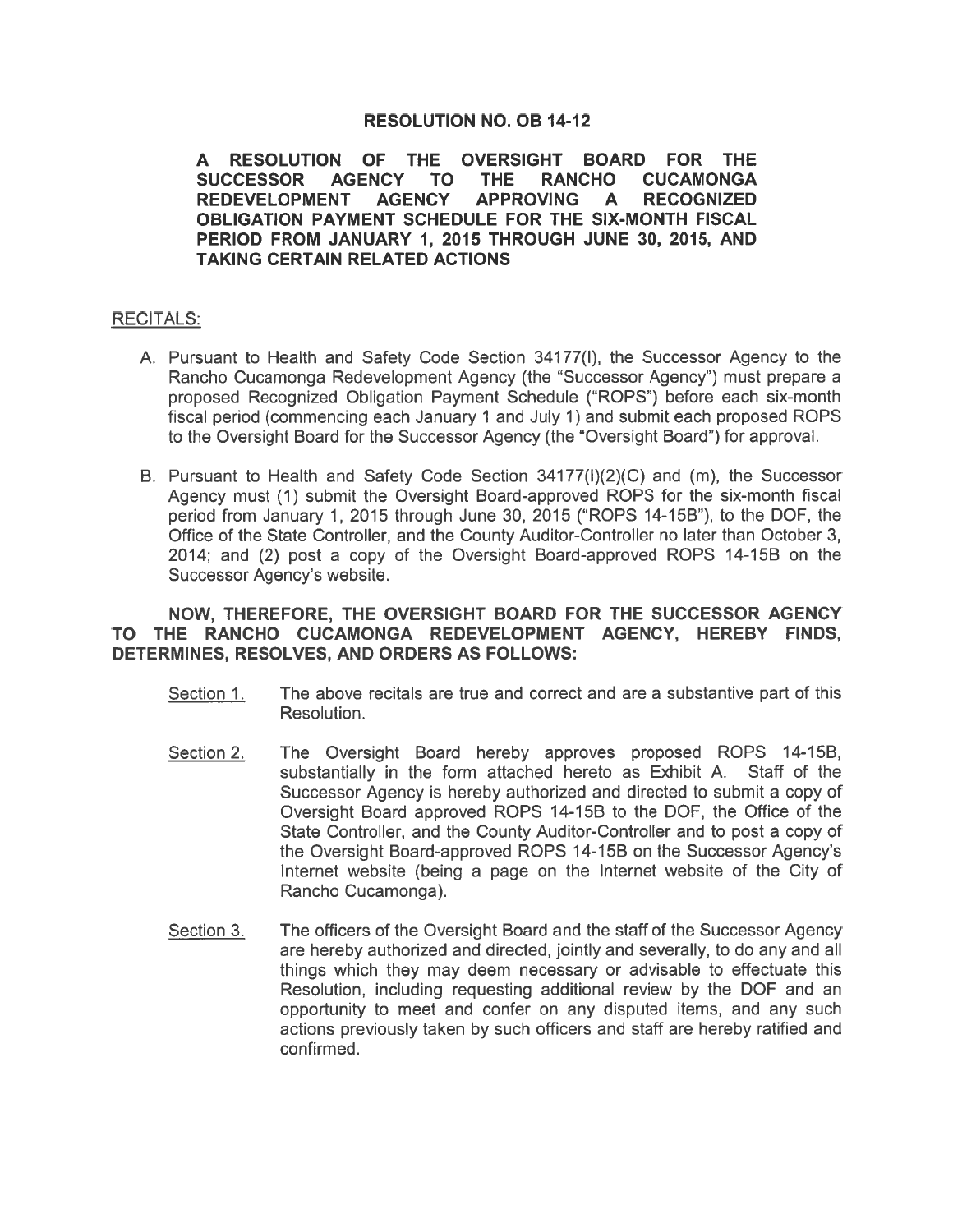PASSED, APPROVED, AND ADOPTED this 29th day of September 2014.

**AYES:** Claflin, Costello, Finch, Layne, Olhasso, Tucker

**NOES: None** 

**ABSENT: Shannon** 

**ABSTAINED: None** 

Mike Costello, Chair

**ATTEST:** 

McNay, Secretary

I, DEBRA McNAY, SECRETARY of the Oversight Board of the Successor Agency to the Rancho Cucamonga Redevelopment Agency, California, do hereby certify that the foregoing Resolution was duly passed, approved and adopted by the Oversight Board of the Successor Agency to the Rancho Cucamonga Redevelopment Agency, California, at a Special Meeting of said Board held on the 29<sup>th</sup> day of September 2014.

Executed this 30<sup>th</sup> day of September 2014, at Rancho Cucamonga, California.

ebra McNay, Secretary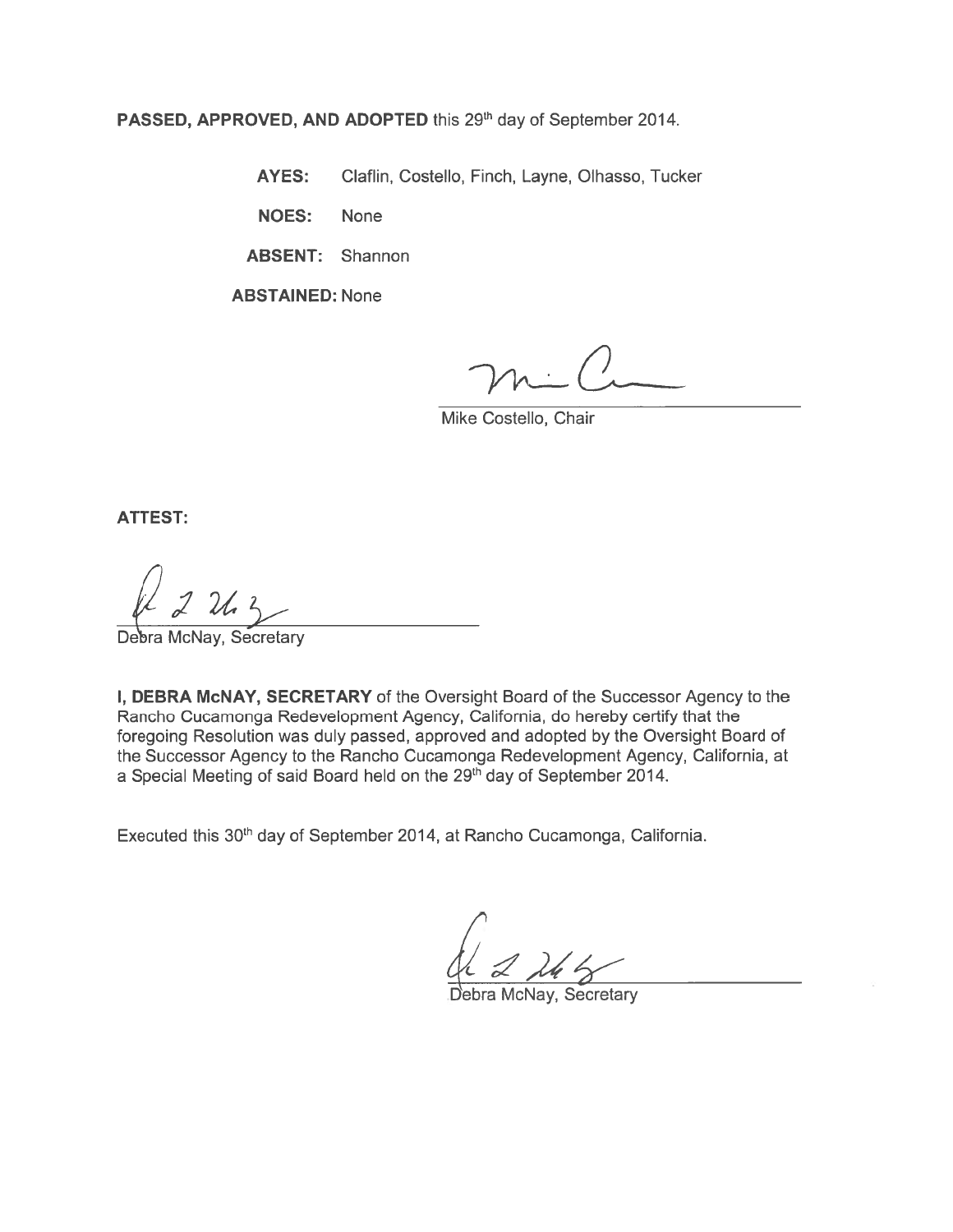## **EXHIBIT A**

## SUCCESSOR AGENCY TO THE RANCHO CUCAMONGA REDEVELOPMENT AGENCY RECOGNIZED OBLIGATION PAYMENT SCHEDULE (January 1, 2015 through June 30, 2015)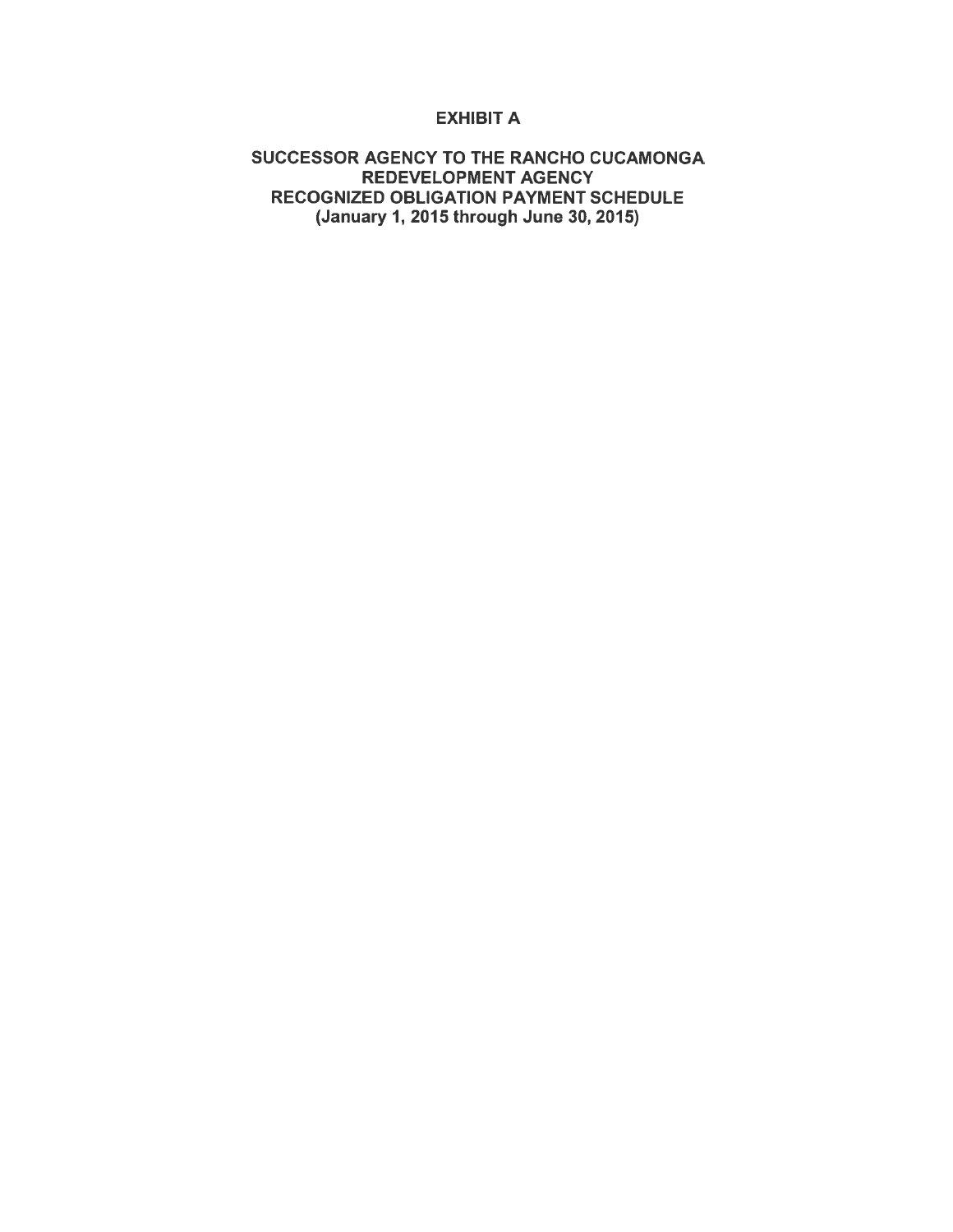## **Recognized Obligation Payment Schedule (ROPS 14-15B) - Summary**

Filed for the January 1, 2015 through June 30, 2015 Period

| <b>Name of Successor Agency:</b> | <b>Rancho Cucamonga</b> |
|----------------------------------|-------------------------|
| <b>Name of County:</b>           | San Bernardino          |

|   | <b>Current Period Requested Funding for Outstanding Debt or Obligation</b>                                                 |  | <b>Six-Month Total</b> |                  |
|---|----------------------------------------------------------------------------------------------------------------------------|--|------------------------|------------------|
| A | Enforceable Obligations Funded with Non-Redevelopment Property Tax Trust Fund (RPTTF) Funding<br>Sources (B+C+D):          |  |                        | \$<br>7,942,405  |
| B | <b>Bond Proceeds Funding (ROPS Detail)</b>                                                                                 |  |                        | 7,390,147        |
| C | Reserve Balance Funding (ROPS Detail)                                                                                      |  |                        | 552,258          |
| D | Other Funding (ROPS Detail)                                                                                                |  |                        |                  |
| Е | Enforceable Obligations Funded with RPTTF Funding (F+G):                                                                   |  |                        | 10,894,603       |
| F | Non-Administrative Costs (ROPS Detail)                                                                                     |  |                        | 10,577,284       |
| G | Administrative Costs (ROPS Detail)                                                                                         |  |                        | 317,319          |
| H | <b>Current Period Enforceable Obligations (A+E):</b>                                                                       |  |                        | 18,837,008       |
|   | Successor Agency Self-Reported Prior Period Adjustment to Current Period RPTTF Requested Funding                           |  |                        |                  |
|   | Enforceable Obligations funded with RPTTF (E):                                                                             |  |                        | 10,894,603       |
| J | Less Prior Period Adjustment (Report of Prior Period Adjustments Column S)                                                 |  |                        |                  |
| K | Adjusted Current Period RPTTF Requested Funding (I-J)                                                                      |  |                        | \$<br>10,894,603 |
|   | County Auditor Controller Reported Prior Period Adjustment to Current Period RPTTF Requested Funding                       |  |                        |                  |
| L | Enforceable Obligations funded with RPTTF (E):                                                                             |  |                        | 10,894,603       |
| M | Less Prior Period Adjustment (Report of Prior Period Adjustments Column AA)                                                |  |                        |                  |
| N | Adjusted Current Period RPTTF Requested Funding (L-M)                                                                      |  |                        | 10,894,603       |
|   | Certification of Oversight Board Chairman:                                                                                 |  | <b>Mike Costello</b>   | Chairman         |
|   | Pursuant to Section 34177 (m) of the Health and Safety code, I                                                             |  |                        |                  |
|   | hereby certify that the above is a true and accurate Recognized<br>Obligation Payment Schedule for the above named agency. |  | Name                   | Title            |
|   |                                                                                                                            |  | /s/ Mike Costello      | 29-Sep-14        |
|   |                                                                                                                            |  | Signature              | Date             |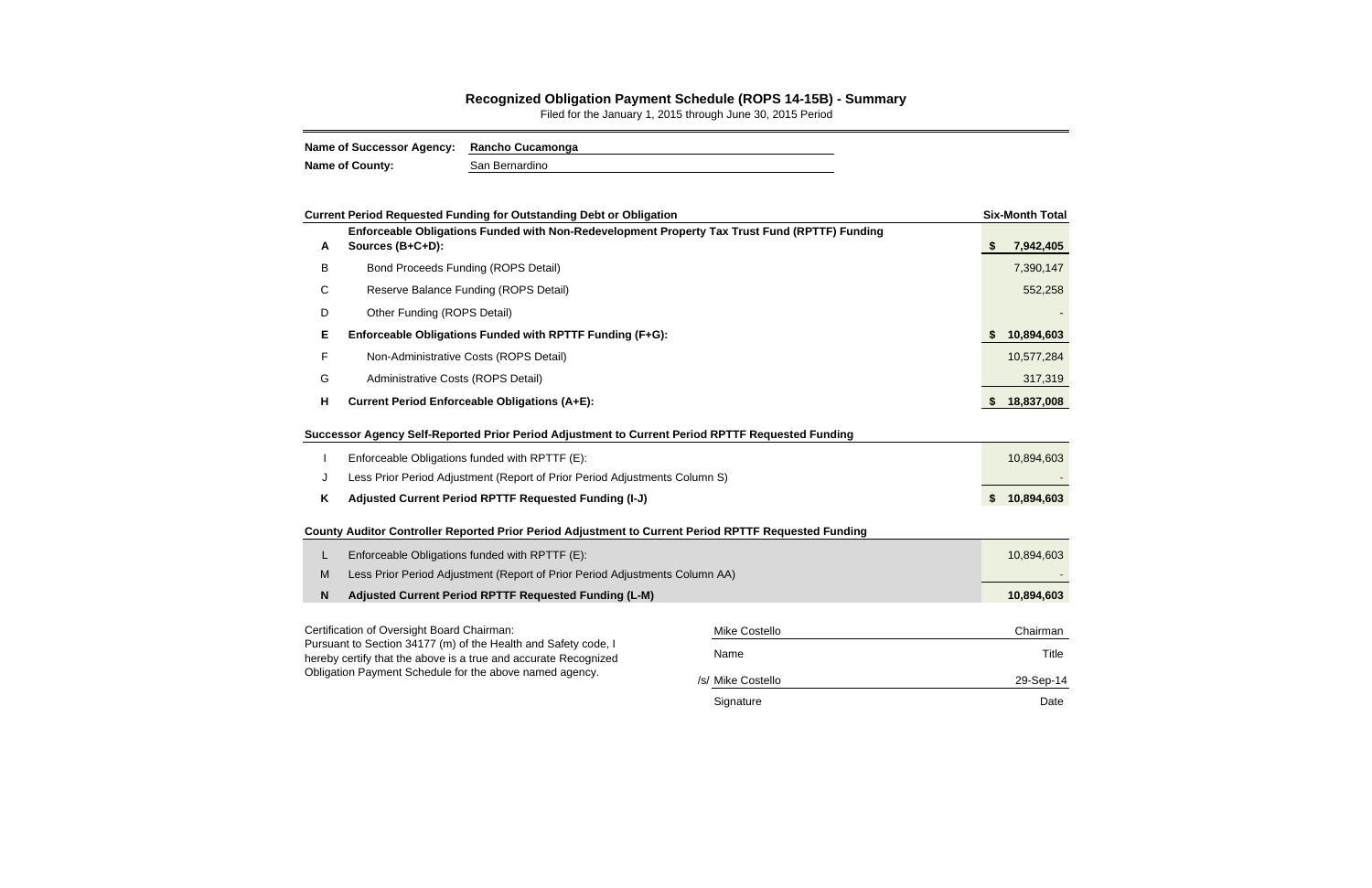|              |                                                                                              |                                                  |                       |                                         |                                   | Recognized Obligation Payment Schedule (ROPS 14-15B) - ROPS Detail<br>January 1, 2015 through June 30, 2015<br>(Report Amounts in Whole Dollars)                        |                     |                                          |              |                                           |                                |                       |                                      |                       |                                      |
|--------------|----------------------------------------------------------------------------------------------|--------------------------------------------------|-----------------------|-----------------------------------------|-----------------------------------|-------------------------------------------------------------------------------------------------------------------------------------------------------------------------|---------------------|------------------------------------------|--------------|-------------------------------------------|--------------------------------|-----------------------|--------------------------------------|-----------------------|--------------------------------------|
| $\mathsf{A}$ | B                                                                                            | C                                                | D                     | E.                                      | F.                                | G                                                                                                                                                                       | н                   |                                          | J            | K                                         |                                | м                     | N                                    | $\mathbf{o}$          | P                                    |
|              |                                                                                              |                                                  |                       |                                         |                                   |                                                                                                                                                                         |                     |                                          |              |                                           |                                | <b>Funding Source</b> |                                      |                       |                                      |
|              |                                                                                              |                                                  |                       |                                         |                                   |                                                                                                                                                                         |                     |                                          |              | Non-Redevelopment Property Tax Trust Fund |                                | <b>RPTTF</b>          |                                      |                       |                                      |
|              |                                                                                              |                                                  |                       | Contract/Agreement   Contract/Agreement |                                   |                                                                                                                                                                         |                     | <b>Total Outstanding</b>                 |              |                                           | (Non-RPTTF)<br>Reserve         |                       |                                      |                       |                                      |
| Item $#$     | <b>Project Name / Debt Obligation</b>                                                        | <b>Obligation Type</b>                           | <b>Execution Date</b> | <b>Termination Date</b>                 | Payee                             | <b>Description/Project Scope</b>                                                                                                                                        | <b>Project Area</b> | <b>Debt or Obligation</b><br>611,880,834 |              | Retired   Bond Proceeds<br>7,390,147      | <b>Balance</b><br>$552,258$ \$ | <b>Other Funds</b>    | Non-Admin<br>$10,577,284$ \$<br>l Si | Admin<br>$317,319$ \$ | <b>Six-Month Total</b><br>18,837,008 |
|              | 12007 A & B TA Bond Series                                                                   | Bonds Issued On or<br>Before 12/31/10            | 3/1/2008              | 9/1/2034                                | <b>Wells Fargo</b>                | Tax Allocation Bonds                                                                                                                                                    | Rancho Cucamonga    | 228,829,642                              | N            |                                           | 552,258                        |                       | 3,192,912                            |                       | 3,745,170                            |
|              | <b>7</b> Bond Trustee Services                                                               | Fees                                             | 9/1/1999              | 9/1/2034                                | <b>Wells Fargo</b>                | administration of bond and payment of Rancho Cucamonga<br>debt service                                                                                                  |                     | 1,500                                    | N            |                                           |                                |                       | 1,500                                |                       | 1,500                                |
|              | 8 Cabling for Reconfigurations                                                               | Improvement/Infrastr 1/1/2010<br>ucture          |                       | 12/31/2012                              | Cable Inc.                        | cabling for technology improvements                                                                                                                                     | Rancho Cucamonga    |                                          | Y            |                                           |                                |                       |                                      |                       |                                      |
|              | 9 Carpet for Furniture<br>Reconfigurations                                                   | Improvement/Infrastr 3/1/2008<br>ucture          |                       | 12/31/2012                              | <b>Shaw Integrated Solutions</b>  | installl carpet associated with<br>work/tech area changes                                                                                                               | Rancho Cucamonga    |                                          | Y            |                                           |                                |                       |                                      |                       |                                      |
|              | 16 Elec Engineering for CP Lighting                                                          | Professional Services 7/1/2010                   |                       | 6/30/2012                               | <b>TMAD Taylor &amp; Gaines</b>   | electrical design and engineering                                                                                                                                       | Rancho Cucamonga    |                                          | Y            |                                           |                                |                       |                                      |                       |                                      |
|              | 17 Financial Disclosure/Significant                                                          | Fees                                             | 3/1/2008              | 9/1/2034                                | <b>Willdan Financial Services</b> | preparation of notices to bond holders                                                                                                                                  | Rancho Cucamonga    | 3,000                                    | N            |                                           |                                |                       | 3,000                                |                       | 3,000                                |
|              | <b>Events Notices</b><br>29 Hellman Ave Storm Drain (Phase 2) Professional Services 3/1/2011 |                                                  |                       | 3/6/2013                                | <b>HDR</b> Engineering            | of sig events<br>engineering support for railroad                                                                                                                       | Rancho Cucamonga    |                                          | $\mathsf{Y}$ |                                           |                                |                       |                                      |                       |                                      |
|              | 42 NHDC Pledge Payments                                                                      | Third-Party Loans                                | 9/1/2002              | 3/1/2026                                | <b>BNY Mellon Trust Comp</b>      | widenina<br>Northtown Debt Service Fund                                                                                                                                 | Rancho Cucamonga    | 16,100,000                               | N            |                                           |                                |                       | 700,000                              |                       | 700,000                              |
|              | 45 RA-01-022 (Costco)                                                                        | <b>Business Incentive</b>                        | 7/1/2001              | 10/12/2015                              | Costco Wholesale                  | <b>Owner Participation Agreement</b>                                                                                                                                    | Rancho Cucamonga    | 8,103,477                                | N            |                                           |                                |                       | 400,000                              |                       | 400,000                              |
|              | 46 RC Family Sports Center                                                                   | Agreements<br><b>Business Incentive</b>          | 9/1/1996              | 12/1/2017                               | Orchard Capital LP                | Lease for building from Third Party                                                                                                                                     | Rancho Cucamonga    | 1,053,600                                | N            |                                           |                                |                       | 175,600                              |                       | 175,600                              |
|              |                                                                                              | Agreements                                       |                       |                                         |                                   | Landlord                                                                                                                                                                |                     |                                          |              |                                           |                                |                       |                                      |                       |                                      |
|              | 48 SoCal CHFA Loan Payment                                                                   | Third-Party Loans                                | 8/1/1994              | 9/1/2024                                | <b>CHFA</b>                       | payment for affordable housing rehab<br>loan                                                                                                                            | Rancho Cucamonga    | 3,561,600                                | N            |                                           |                                |                       | 339,200                              |                       | 339,200                              |
|              | 50 Tax Allocation Bonds - 99, 01, 04                                                         | Bonds Issued On or<br>Before 12/31/10            | 9/1/2004              | 7/15/2014                               | <b>Wells Fargo</b>                | <b>Tax Allocation Bonds</b>                                                                                                                                             | Rancho Cucamonga    |                                          | $\mathsf{Y}$ |                                           |                                |                       |                                      |                       |                                      |
|              | 51 Technology & Space Upgrades                                                               | Improvement/Infrastr 10/1/2010<br>ucture         |                       | 6/30/2012                               |                                   | Diversified Window Covering linstallation of window coverings                                                                                                           | Rancho Cucamonga    |                                          | Y            |                                           |                                |                       |                                      |                       |                                      |
|              | 52 Technology & Space Upgrades                                                               | Improvement/Infrastr 10/1/2010<br>ucture         |                       | 6/30/2012                               | New Image Flooring                | installation of flooring                                                                                                                                                | Rancho Cucamonga    |                                          | Y            |                                           |                                |                       |                                      |                       |                                      |
|              | 53 Technology & Space Upgrades                                                               | Improvement/Infrastr<br>ucture                   | 4/1/2010              | 4/1/2015                                | <b>GM Business Interiors</b>      | installation of doors and work area<br>modifications                                                                                                                    | Rancho Cucamonga    |                                          | Y            |                                           |                                |                       |                                      |                       |                                      |
|              | 54 Technology & Space Upgrades                                                               | Improvement/Infrastr 4/1/2010<br>ucture          |                       | 4/1/2015                                | <b>GM Business Interiors</b>      | installation of doors and work area<br>modifications                                                                                                                    | Rancho Cucamonga    |                                          | Y            |                                           |                                |                       |                                      |                       |                                      |
|              | 55 Technology & Space Upgrades                                                               | Improvement/Infrastr 4/1/2010<br>ucture          |                       | 4/1/2015                                | <b>GM Business Interiors</b>      | installation of doors and work area<br>modifications                                                                                                                    | Rancho Cucamonga    |                                          | Y            |                                           |                                |                       |                                      |                       |                                      |
|              | 56 Technology & Space Upgrades                                                               | Improvement/Infrastr 4/1/2010<br>ucture          |                       | 4/1/2015                                | <b>GM Business Interiors</b>      | installation of doors and work area<br>modifications                                                                                                                    | Rancho Cucamonga    |                                          | $\mathsf{Y}$ |                                           |                                |                       |                                      |                       |                                      |
|              | 57 Technology & Space Upgrades                                                               | Improvement/Infrastr 4/1/2010<br>ucture          |                       | 4/1/2015                                | <b>GM Business Interiors</b>      | installation of doors and work area<br>modifications                                                                                                                    | Rancho Cucamonga    |                                          | Y            |                                           |                                |                       |                                      |                       |                                      |
|              | 58 Technology & Space Upgrades                                                               | Improvement/Infrastr 4/1/2010<br>ucture          |                       | 4/1/2015                                | <b>GM Business Interiors</b>      | installation of doors and work area<br>modifications                                                                                                                    | Rancho Cucamonga    |                                          | Y            |                                           |                                |                       |                                      |                       |                                      |
|              | 59 Technology & Space Upgrades                                                               | Improvement/Infrastr 4/1/2010<br>ucture          |                       | 4/1/2015                                | <b>GM Business Interiors</b>      | installation of doors and work area<br>modifications                                                                                                                    | Rancho Cucamonga    |                                          | Y            |                                           |                                |                       |                                      |                       |                                      |
|              | 62 Cultural Center Expansion (VG<br>Land)                                                    | Property<br>Maintenance                          | 4/1/2009              | 6/30/2015                               | City of Rancho Cucamonga          | Operation of Acquired Property                                                                                                                                          | Rancho Cucamonga    | 4,500                                    | N            |                                           |                                |                       | 4,500                                |                       | 4,500                                |
|              | 66 City Loan Repayment                                                                       | <b>City/County Loans</b><br>On or Before 6/27/11 | 10/1/1982             | 6/30/2015                               | City of Rancho Cucamonga          | City loan to Redevelopment Agency                                                                                                                                       | Rancho Cucamonga    | 56, 182, 527                             | N            |                                           |                                |                       |                                      |                       |                                      |
|              | 71 RA-05-021 (Bass Pro)                                                                      | <b>Business Incentive</b><br>Agreements          | 8/1/2005              | 12/1/2034                               | Bass Pro Shops/Forest City        | Owner Participation Agreement                                                                                                                                           | Rancho Cucamonga    | 20,900,000                               | N            |                                           |                                |                       |                                      |                       |                                      |
|              | 78 Base Line and Day Creek Site                                                              | Property<br>Maintenance                          | 5/1/1991              | 6/30/2015                               | City of Rancho Cucamonga          | Operation of Acquired Property                                                                                                                                          | Rancho Cucamonga    | 1,000                                    | N            |                                           |                                |                       | 1,000                                |                       | 1,000                                |
|              | 79 Base Line and I-15 Freeway<br>Construction                                                | Improvement/Infrastr 8/1/2012<br>ucture          |                       | 6/30/2014                               | City of Rancho Cucamonga          | construction of freeway interchange                                                                                                                                     | Rancho Cucamonga    |                                          | N            |                                           |                                |                       |                                      |                       |                                      |
|              | 81 2007 TA Housing Bond Proceeds                                                             | Miscellaneous                                    | 12/5/2007             | 6/30/2015                               | <b>Housing Successor Agency</b>   | Health and Safety Code Section<br>34176(g)(1)(A) allows transfer to<br>Housing Successor Agency upon<br>Finding of Completion and verification<br>of amount of proceeds | Rancho Cucamonga    |                                          | N            |                                           |                                |                       |                                      |                       |                                      |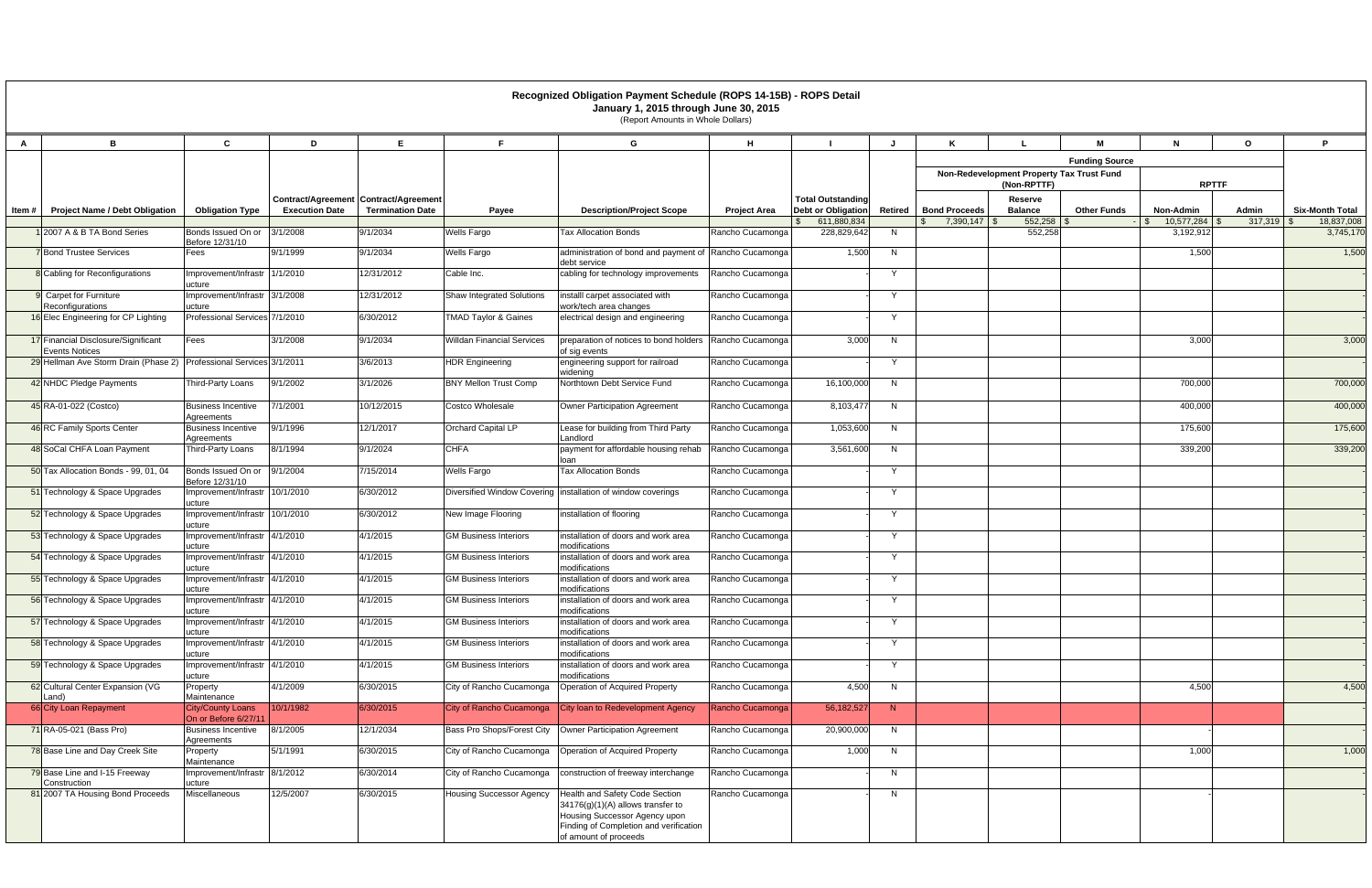|              |                                                                                 |                                                       |                                    |                                       |                                                     | Recognized Obligation Payment Schedule (ROPS 14-15B) - ROPS Detail<br>January 1, 2015 through June 30, 2015<br>(Report Amounts in Whole Dollars)                          |                                         |                           |              |                         |                                                          |                       |              |              |                        |
|--------------|---------------------------------------------------------------------------------|-------------------------------------------------------|------------------------------------|---------------------------------------|-----------------------------------------------------|---------------------------------------------------------------------------------------------------------------------------------------------------------------------------|-----------------------------------------|---------------------------|--------------|-------------------------|----------------------------------------------------------|-----------------------|--------------|--------------|------------------------|
| $\mathsf{A}$ | B                                                                               | $\mathbf{c}$                                          | D                                  | E.                                    | F.                                                  | G                                                                                                                                                                         | H                                       |                           | $\mathbf{J}$ | K                       |                                                          | М                     | N            | $\mathbf{o}$ | P.                     |
|              |                                                                                 |                                                       |                                    |                                       |                                                     |                                                                                                                                                                           |                                         |                           |              |                         |                                                          | <b>Funding Source</b> |              |              |                        |
|              |                                                                                 |                                                       |                                    |                                       |                                                     |                                                                                                                                                                           |                                         |                           |              |                         | Non-Redevelopment Property Tax Trust Fund<br>(Non-RPTTF) |                       | <b>RPTTF</b> |              |                        |
|              |                                                                                 |                                                       |                                    | Contract/Agreement Contract/Agreement |                                                     |                                                                                                                                                                           |                                         | <b>Total Outstanding</b>  |              |                         | Reserve                                                  |                       |              |              |                        |
| Item $#$     | <b>Project Name / Debt Obligation</b><br>83 Unfunded Retirement Obligation      | <b>Obligation Type</b><br><b>Unfunded Liabilities</b> | <b>Execution Date</b><br>6/30/2012 | <b>Termination Date</b><br>6/30/2012  | Payee<br>City of Rancho Cucamonga                   | <b>Description/Project Scope</b><br>payment of unfunded retirement                                                                                                        | <b>Project Area</b><br>Rancho Cucamonga | <b>Debt or Obligation</b> |              | Retired   Bond Proceeds | <b>Balance</b>                                           | <b>Other Funds</b>    | Non-Admin    | Admin        | <b>Six-Month Total</b> |
|              | (Non-Housing)                                                                   |                                                       |                                    |                                       |                                                     | obligation for staff laid off                                                                                                                                             |                                         |                           |              |                         |                                                          |                       |              |              |                        |
|              | 84 Public Works Service Center                                                  | Improvement/Infrastr<br>ucture                        | 8/1/2012                           | 6/30/2014                             | City of Rancho Cucamonga                            | Reimbursement of money advanced<br>by the City of Rancho Cucamonga for<br>completion of the Public Works Service<br>Center - Finding of Completion issued<br>June 7, 2013 | Rancho Cucamonga                        |                           | $\checkmark$ |                         |                                                          |                       |              |              |                        |
|              | 85 Base Line and I-15 Freeway<br>Interchange                                    | Improvement/Infrastr<br>ucture                        | 1/1/2014                           | 6/30/2014                             | City of Rancho Cucamonga                            | construction of freeway interchange                                                                                                                                       | Rancho Cucamonga                        |                           | N            |                         |                                                          |                       |              |              |                        |
|              | 89 Successor Agency Admin Fee<br>ROPS 14-15A                                    | Admin Costs                                           | 7/1/2014                           | 12/31/2014                            | City of Rancho Cucamonga                            | allowance provided by AB 26                                                                                                                                               | Rancho Cucamonga                        |                           | $\mathsf{Y}$ |                         |                                                          |                       |              |              |                        |
|              | 90 Flood Control Pass Thru Payment                                              | Miscellaneous                                         | 7/1/2014                           | 12/31/2014                            | San Bernardino County<br><b>Flood Control</b>       | interest remaining from pass through<br>fund balance                                                                                                                      | Rancho Cucamonga                        |                           | - Y          |                         |                                                          |                       |              |              |                        |
|              | 91 Rancho Cucamonga Fire Protection Miscellaneous<br>District Pass Thru Payment |                                                       | 7/1/2014                           | 12/31/2014                            | Rancho Cucamonga Fire<br><b>Protection District</b> | interest remaining from pass through<br>fund balance                                                                                                                      | Rancho Cucamonga                        |                           | Y            |                         |                                                          |                       |              |              |                        |
|              | 92 Chaffey Community College                                                    | Miscellaneous                                         | 9/12/2013                          | 6/30/2015                             |                                                     | Chaffey Community College   AB 1290 pass thru payment based on<br>post ERAF tax shares from LAUSD<br>Decision BS 108180                                                   | Rancho Cucamonga                        | 353,754                   | N            |                         |                                                          |                       | 353,754      |              | 353,754                |
|              | 93 SB County School Superintendent                                              | Miscellaneous                                         | 3/31/2014                          | 6/30/2015                             | <b>SB County School</b><br>Superintendent           | AB 1290 pass thru payment based on<br>post ERAF tax shares from LAUSD<br>Decision BS 108180                                                                               | Rancho Cucamonga                        | 76,184                    | N            |                         |                                                          |                       | 76,184       |              | 76,184                 |
|              | 94 Hellman Ave Storm Drain                                                      | Improvement/Infrastr 5/16/2012<br>ucture              |                                    | 6/30/2015                             | City of Rancho Cucamonga                            | Reimbursement of money advanced<br>by the City of Rancho Cucamonga for<br>completion of the second phase of the<br>Hellman Avenue Storm Drain                             | Rancho Cucamonga                        | 7,390,147                 | N            | 7,390,147               |                                                          |                       |              |              | 7,390,147              |
|              | 95 2014 Tax Allocation Bonds                                                    | <b>Bonds Issued After</b><br>12/31/10                 | 9/1/2014                           | 9/1/2032                              | <b>Wells Fargo</b>                                  | debt service for refunding bonds                                                                                                                                          | Rancho Cucamonga                        | 269,000,084               | N            |                         |                                                          |                       | 5,327,134    |              | 5,327,134              |
|              | 97 Succesor Agency Admin Fee ROPS Admin Costs<br>14/15B                         |                                                       | 1/1/2015                           | 6/30/2015                             | City of Rancho Cucamonga                            | allowance provided by AB 26                                                                                                                                               | Rancho Cucamonga                        | 317,319                   | N            |                         |                                                          |                       |              | 317,319      | 317,319                |
|              | 98 Bond Arbitrage Calculations                                                  | Bonds Issued On or<br>Before 12/31/10                 | 1/1/2015                           | 6/30/2015                             | <b>Willdan Financial Services</b>                   | provide final arbitrage calculations for<br>1999, 2001 and 2004 bonds that were<br>refunded                                                                               | Rancho Cucamonga                        | 2,500                     | N            |                         |                                                          |                       | 2,500        |              | 2,500                  |
| 99           |                                                                                 |                                                       |                                    |                                       |                                                     |                                                                                                                                                                           |                                         |                           |              |                         |                                                          |                       |              |              |                        |
| 100<br>101   |                                                                                 |                                                       |                                    |                                       |                                                     |                                                                                                                                                                           |                                         |                           |              |                         |                                                          |                       |              |              |                        |
| 102<br>103   |                                                                                 |                                                       |                                    |                                       |                                                     |                                                                                                                                                                           |                                         |                           |              |                         |                                                          |                       |              |              |                        |
| 104          |                                                                                 |                                                       |                                    |                                       |                                                     |                                                                                                                                                                           |                                         |                           |              |                         |                                                          |                       |              |              |                        |
| 105<br>106   |                                                                                 |                                                       |                                    |                                       |                                                     |                                                                                                                                                                           |                                         |                           |              |                         |                                                          |                       |              |              |                        |
| 107<br>108   |                                                                                 |                                                       |                                    |                                       |                                                     |                                                                                                                                                                           |                                         |                           |              |                         |                                                          |                       |              |              |                        |
| 109          |                                                                                 |                                                       |                                    |                                       |                                                     |                                                                                                                                                                           |                                         |                           |              |                         |                                                          |                       |              |              |                        |
| 110<br>111   |                                                                                 |                                                       |                                    |                                       |                                                     |                                                                                                                                                                           |                                         |                           |              |                         |                                                          |                       |              |              |                        |
| $112$        |                                                                                 |                                                       |                                    |                                       |                                                     |                                                                                                                                                                           |                                         |                           |              |                         |                                                          |                       |              |              |                        |
| 113<br>114   |                                                                                 |                                                       |                                    |                                       |                                                     |                                                                                                                                                                           |                                         |                           |              |                         |                                                          |                       |              |              |                        |
| 115          |                                                                                 |                                                       |                                    |                                       |                                                     |                                                                                                                                                                           |                                         |                           |              |                         |                                                          |                       |              |              |                        |
| 116<br>117   |                                                                                 |                                                       |                                    |                                       |                                                     |                                                                                                                                                                           |                                         |                           |              |                         |                                                          |                       |              |              |                        |
| 118          |                                                                                 |                                                       |                                    |                                       |                                                     |                                                                                                                                                                           |                                         |                           |              |                         |                                                          |                       |              |              |                        |
| 119<br>120   |                                                                                 |                                                       |                                    |                                       |                                                     |                                                                                                                                                                           |                                         |                           |              |                         |                                                          |                       |              |              |                        |
| 121          |                                                                                 |                                                       |                                    |                                       |                                                     |                                                                                                                                                                           |                                         |                           |              |                         |                                                          |                       |              |              |                        |
| 122<br>123   |                                                                                 |                                                       |                                    |                                       |                                                     |                                                                                                                                                                           |                                         |                           |              |                         |                                                          |                       |              |              |                        |
|              |                                                                                 |                                                       |                                    |                                       |                                                     |                                                                                                                                                                           |                                         |                           |              |                         |                                                          |                       |              |              |                        |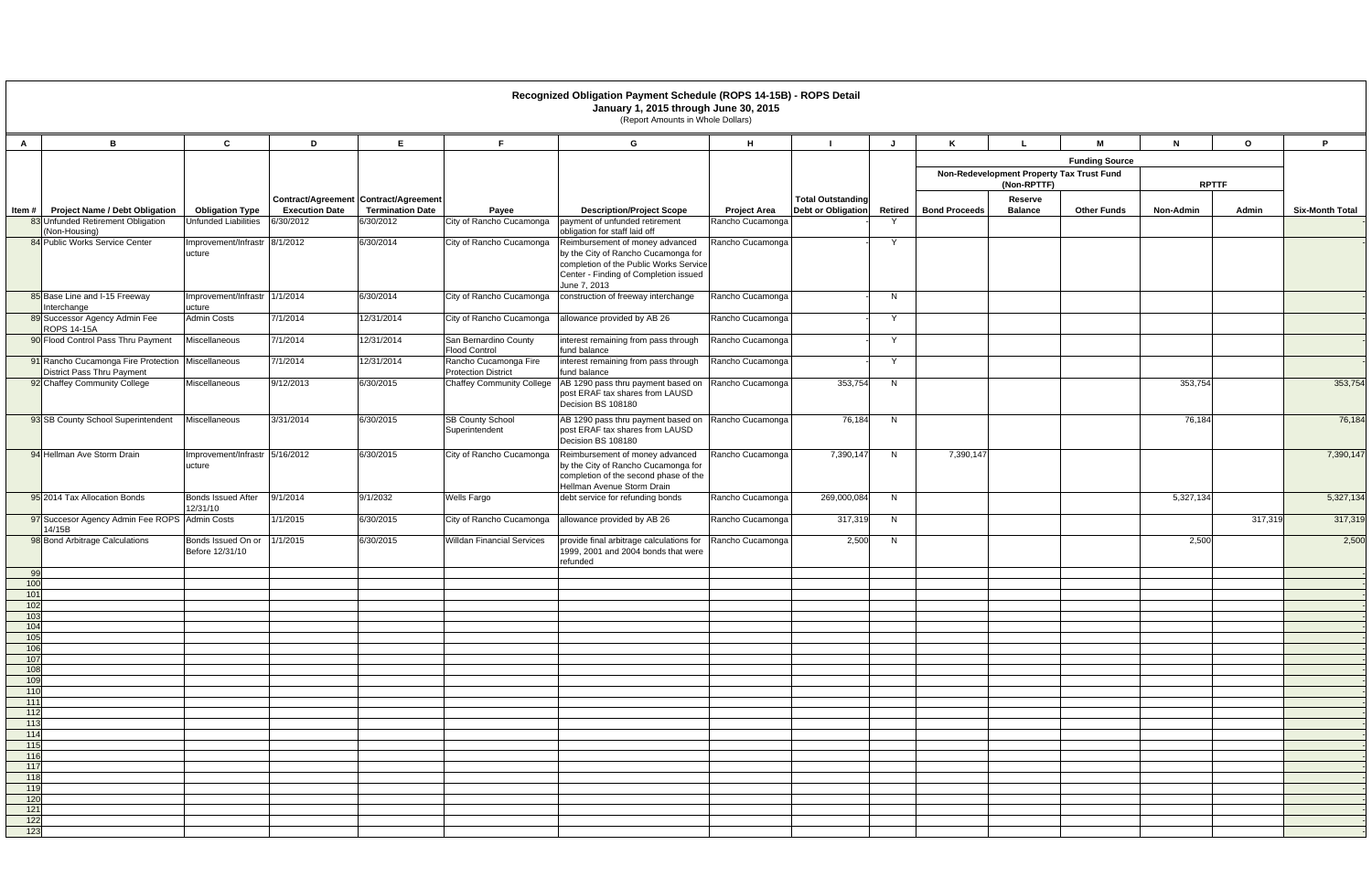Pursuant to Health and Safety Code section 34177 (l), Redevelopment Property Tax Trust Fund (RPTTF) may be listed as <sup>a</sup> source of payment on the ROPS, but only to the extent no other funding source is available or when payment from property tax revenues is required by an enforceable obligation. For tips on how to complete the Report of Cash Balances Form, see https://rad.dof.ca.gov/rad- $\frac{1}{2}$ sa/pdf/Cash\_Balance\_Agency\_Tips\_Sheet.pdf.

|              | sa/pdf/cash Balance Agency Tips Sheet.pdf.                                                                                                                                                      |                                                 |                         |                                                                                            |                                                                                                         |                  |                                  |                 |
|--------------|-------------------------------------------------------------------------------------------------------------------------------------------------------------------------------------------------|-------------------------------------------------|-------------------------|--------------------------------------------------------------------------------------------|---------------------------------------------------------------------------------------------------------|------------------|----------------------------------|-----------------|
| $\mathsf{A}$ | В                                                                                                                                                                                               | C                                               | D                       | E.                                                                                         | F.                                                                                                      | G                | H                                |                 |
|              |                                                                                                                                                                                                 |                                                 |                         | <b>Fund Sources</b>                                                                        |                                                                                                         |                  |                                  |                 |
|              |                                                                                                                                                                                                 |                                                 | <b>Bond Proceeds</b>    |                                                                                            | <b>Reserve Balance</b>                                                                                  | Other            | <b>RPTTF</b>                     |                 |
|              |                                                                                                                                                                                                 |                                                 |                         |                                                                                            |                                                                                                         |                  |                                  |                 |
|              | <b>Cash Balance Information by ROPS Period</b>                                                                                                                                                  | <b>Bonds Issued</b><br>on or before<br>12/31/10 | on or after<br>01/01/11 | <b>Prior ROPS</b><br>period balances<br>Bonds Issued and DDR RPTTF<br>balances<br>retained | <b>Prior ROPS</b><br><b>RPTTF</b><br>distributed as<br>reserve for<br>future period(s)   Interest, Etc. | Rent,<br>Grants, | <b>Non-Admin</b><br>and<br>Admin | <b>Comments</b> |
|              | ROPS 13-14B Actuals (01/01/14 - 06/30/14)                                                                                                                                                       |                                                 |                         |                                                                                            |                                                                                                         |                  |                                  |                 |
|              | 1 Beginning Available Cash Balance (Actual 01/01/14)                                                                                                                                            | 48,263,462                                      |                         | 14,818,073                                                                                 |                                                                                                         |                  | 487,082                          |                 |
|              | 2 Revenue/Income (Actual 06/30/14)<br>RPTTF amounts should tie to the ROPS 13-14B distribution from the<br>County Auditor-Controller during January 2014                                        | 273,725.00                                      |                         | 305,354                                                                                    |                                                                                                         |                  |                                  |                 |
| $\mathbf{3}$ | Expenditures for ROPS 13-14B Enforceable Obligations (Actual<br>06/30/14)<br>RPTTF amounts, H3 plus H4 should equal total reported actual<br>expenditures in the Report of PPA, Columns L and Q | 34,145,363                                      |                         | 11,020,263                                                                                 |                                                                                                         |                  | $\overline{2}$                   |                 |
|              | 4   Retention of Available Cash Balance (Actual 06/30/14)<br>RPTTF amount retained should only include the amounts distributed for<br>debt service reserve(s) approved in ROPS 13-14B           |                                                 |                         |                                                                                            |                                                                                                         |                  |                                  |                 |
|              | 5 ROPS 13-14B RPTTF Prior Period Adjustment<br>RPTTF amount should tie to the self-reported ROPS 13-14B PPA in the<br>Report of PPA, Column S                                                   |                                                 |                         | No entry required                                                                          |                                                                                                         |                  |                                  |                 |
|              | 6 Ending Actual Available Cash Balance<br>C to G = $(1 + 2 - 3 - 4)$ , H = $(1 + 2 - 3 - 4 - 5)$                                                                                                | 14,391,824                                      |                         | 4,103,164                                                                                  |                                                                                                         |                  | 487,080                          |                 |
|              | ROPS 14-15A Estimate (07/01/14 - 12/31/14)                                                                                                                                                      |                                                 |                         |                                                                                            |                                                                                                         |                  |                                  |                 |
|              | 7 Beginning Available Cash Balance (Actual 07/01/14)                                                                                                                                            |                                                 |                         |                                                                                            |                                                                                                         |                  |                                  |                 |
|              | $(C, D, E, G = 4 + 6, F = H4 + F4 + F6, and H = 5 + 6)$                                                                                                                                         | 14,391,824                                      |                         | 4,103,164                                                                                  |                                                                                                         |                  | 487,080                          |                 |
|              | 8  Revenue/Income (Estimate 12/31/14)<br>RPTTF amounts should tie to the ROPS 14-15A distribution from the<br>County Auditor-Controller during June 2014                                        |                                                 |                         |                                                                                            |                                                                                                         |                  | 19,336,372                       |                 |
| 9            | Expenditures for ROPS 14-15A Enforceable Obligations (Estimate<br>12/31/14)                                                                                                                     | 4,360,908                                       |                         | 3,550,906                                                                                  |                                                                                                         |                  | 19,823,454                       |                 |
|              | 10 Retention of Available Cash Balance (Estimate 12/31/14)<br>RPTTF amount retained should only include the amount distributed for<br>debt service reserve(s) approved in ROPS 14-15A           |                                                 |                         |                                                                                            |                                                                                                         |                  |                                  |                 |
|              | 11 Ending Estimated Available Cash Balance (7 + 8 - 9 -10)                                                                                                                                      | 10,030,916                                      |                         | 552,258                                                                                    |                                                                                                         |                  | (2)                              |                 |

# **Recognized Obligation Payment Schedule (ROPS 14-15B) - Report of Cash Balances**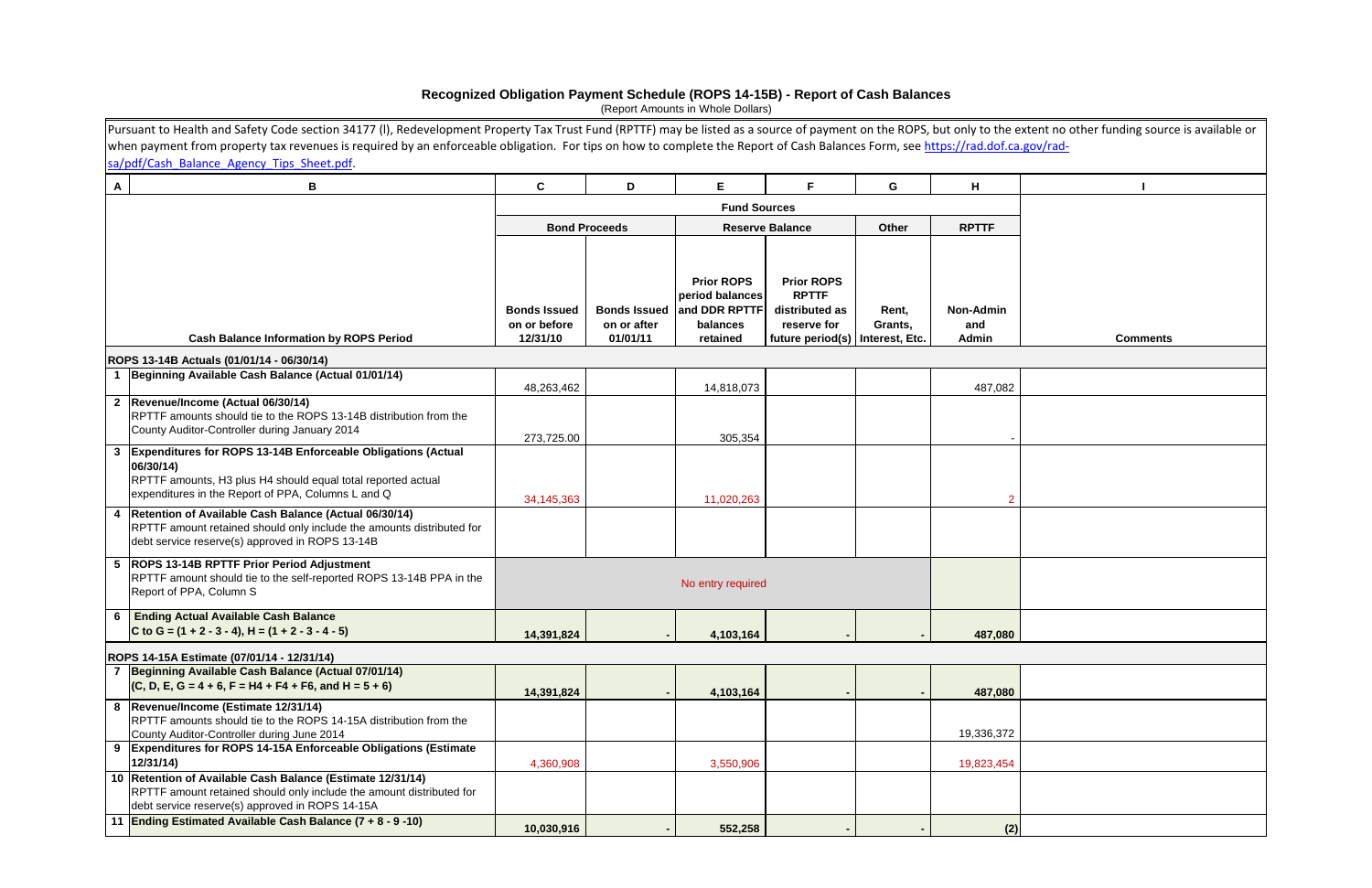| r.                                       |                              | mount of Redevelopment Property Tax Trust Fund (RPTTF) approved for the                            |                                                                            |                    |
|------------------------------------------|------------------------------|----------------------------------------------------------------------------------------------------|----------------------------------------------------------------------------|--------------------|
| P                                        | Q                            | R                                                                                                  | s                                                                          | T                  |
|                                          |                              |                                                                                                    | Net SA Non-Admin<br>and Admin PPA<br>(Amount Used to<br>Offset ROPS 14-15B |                    |
| Admin                                    |                              |                                                                                                    | <b>Requested RPTTF)</b>                                                    |                    |
| et Lesser of<br>uthorized /<br>Available | Actual                       | Difference<br>(If total actual<br>exceeds total<br>authorized, the<br>total difference is<br>zero) | <b>Net Difference</b><br>$(M+R)$                                           | <b>SA Comments</b> |
| $\mathbf{1}$                             | $\mathbb{S}$<br>$\mathbf{1}$ | $$\tilde{\phantom{a}}$$<br>$\overline{\phantom{a}}$                                                | \$<br>$\overline{\phantom{a}}$                                             |                    |
|                                          |                              |                                                                                                    | ÷,                                                                         |                    |
|                                          |                              |                                                                                                    | ÷<br>$\blacksquare$                                                        |                    |
|                                          |                              |                                                                                                    | $\overline{\phantom{a}}$                                                   |                    |
|                                          |                              |                                                                                                    | $\blacksquare$                                                             |                    |
|                                          |                              |                                                                                                    | ÷.<br>÷                                                                    |                    |
|                                          |                              |                                                                                                    | ٠                                                                          |                    |
|                                          |                              |                                                                                                    | $\overline{\phantom{a}}$                                                   |                    |
|                                          |                              |                                                                                                    | ÷.<br>$\overline{\phantom{a}}$                                             |                    |
|                                          |                              |                                                                                                    | ÷.                                                                         |                    |
|                                          |                              |                                                                                                    | $\overline{\phantom{a}}$                                                   |                    |
|                                          |                              |                                                                                                    | ۰                                                                          |                    |
|                                          |                              |                                                                                                    | ٠                                                                          |                    |
|                                          |                              |                                                                                                    | $\blacksquare$                                                             |                    |
|                                          |                              |                                                                                                    | $\overline{\phantom{a}}$                                                   |                    |
|                                          |                              |                                                                                                    | $\overline{\phantom{a}}$                                                   |                    |
|                                          |                              |                                                                                                    | ÷                                                                          |                    |
|                                          |                              |                                                                                                    | ٠                                                                          |                    |
|                                          |                              |                                                                                                    | $\blacksquare$<br>÷                                                        |                    |
|                                          |                              |                                                                                                    | $\overline{\phantom{a}}$                                                   |                    |
|                                          |                              |                                                                                                    | -                                                                          |                    |
|                                          |                              |                                                                                                    | $\overline{\phantom{a}}$                                                   |                    |
|                                          |                              |                                                                                                    | ÷<br>$\blacksquare$                                                        |                    |
|                                          |                              |                                                                                                    | ÷                                                                          |                    |
|                                          |                              |                                                                                                    | $\overline{\phantom{a}}$                                                   |                    |
|                                          |                              |                                                                                                    | $\overline{\phantom{a}}$                                                   |                    |
|                                          |                              |                                                                                                    | $\overline{\phantom{a}}$                                                   |                    |
|                                          |                              |                                                                                                    | ÷.                                                                         |                    |
|                                          |                              |                                                                                                    | $\overline{\phantom{a}}$                                                   |                    |
|                                          |                              |                                                                                                    | $\overline{\phantom{a}}$                                                   |                    |
|                                          |                              |                                                                                                    | $\overline{\phantom{a}}$                                                   |                    |
|                                          |                              |                                                                                                    | ٠                                                                          |                    |

|                | ROPS 13-14B Successor Agency (SA) Self-reported Prior Period Adjustments (PPA):Pursuant to HSC Section 34186 (a), SAs are required to report the differences between their actual available funding and their actual expenditu<br>ROPS 14-15B (January through June 2015) period will be offset by the SA's self-reported ROPS 13-14B prior period adjustment. HSC Section 34186 (a) also specifies that the prior period adjustments self-reported by SAs are s |                      |        |                          |                               |                    |        |            |                                                                                                     |                                            |              |                                                                         |                           |                                                                                                     |                                            |             |                                                                                                           |                                                                                                      |               |
|----------------|------------------------------------------------------------------------------------------------------------------------------------------------------------------------------------------------------------------------------------------------------------------------------------------------------------------------------------------------------------------------------------------------------------------------------------------------------------------|----------------------|--------|--------------------------|-------------------------------|--------------------|--------|------------|-----------------------------------------------------------------------------------------------------|--------------------------------------------|--------------|-------------------------------------------------------------------------|---------------------------|-----------------------------------------------------------------------------------------------------|--------------------------------------------|-------------|-----------------------------------------------------------------------------------------------------------|------------------------------------------------------------------------------------------------------|---------------|
| $\overline{A}$ | В.                                                                                                                                                                                                                                                                                                                                                                                                                                                               | $\mathbf{c}$         | D      | E.                       | E.                            | G                  | H      |            | $\mathbf{J}$                                                                                        | K                                          | $\mathbf{L}$ | M                                                                       | $\mathbf{N}$              | $\circ$                                                                                             | P.                                         | $\mathbf Q$ | $\mathbf{R}$                                                                                              | s                                                                                                    |               |
|                |                                                                                                                                                                                                                                                                                                                                                                                                                                                                  |                      |        |                          | <b>Non-RPTTF Expenditures</b> |                    |        |            |                                                                                                     |                                            |              |                                                                         | <b>RPTTF Expenditures</b> |                                                                                                     |                                            |             |                                                                                                           |                                                                                                      |               |
|                |                                                                                                                                                                                                                                                                                                                                                                                                                                                                  | <b>Bond Proceeds</b> |        | <b>Reserve Balance</b>   |                               | <b>Other Funds</b> |        |            |                                                                                                     | Non-Admin                                  |              |                                                                         |                           |                                                                                                     | Admin                                      |             |                                                                                                           | Net SA Non-Admi<br>and Admin PPA<br>(Amount Used to<br>Offset ROPS 14-15B<br><b>Requested RPTTF)</b> |               |
| Item#          | Project Name / Debt<br>Obligation                                                                                                                                                                                                                                                                                                                                                                                                                                | Authorized           | Actual | Authorized               | Actual                        | Authorized         | Actual | Authorized | Available<br><b>RPTTF</b><br>(ROPS 13-14B<br>distributed + all other<br>available as of<br>01/1/14) | Net Lesser of<br>Authorized /<br>Available | Actual       | <b>Difference</b><br>(If K is less than L<br>the difference is<br>zero) | Authorized                | Available<br><b>RPTTF</b><br>(ROPS 13-14B<br>distributed + all other<br>available as of<br>01/1/14) | Net Lesser of<br>Authorized /<br>Available | Actual      | <b>Difference</b><br>(If total actual<br>exceeds total<br>authorized, the<br>total difference is<br>zero) | <b>Net Difference</b><br>$(M+R)$                                                                     | <b>SA Com</b> |
|                |                                                                                                                                                                                                                                                                                                                                                                                                                                                                  | \$39,029,187<br>\$   |        | 34,145,363 \$ 11,272,471 | \$11,018,887                  | $\mathbb{S}$       | 1,376  |            |                                                                                                     | $\sqrt{S}$                                 |              |                                                                         |                           | \$                                                                                                  |                                            | l \$        |                                                                                                           |                                                                                                      |               |
|                | 1 2007 A & B TA Bond<br>2 9th & Madrone                                                                                                                                                                                                                                                                                                                                                                                                                          |                      |        | 3,826,448<br>6,000       | 3,826,448<br>1,524            |                    |        |            |                                                                                                     |                                            |              |                                                                         |                           |                                                                                                     |                                            |             |                                                                                                           |                                                                                                      |               |
|                | 3 9th & Madrone                                                                                                                                                                                                                                                                                                                                                                                                                                                  |                      |        |                          |                               |                    |        |            |                                                                                                     |                                            |              |                                                                         |                           |                                                                                                     |                                            |             |                                                                                                           |                                                                                                      |               |
|                | 4 Audit Services (through                                                                                                                                                                                                                                                                                                                                                                                                                                        |                      |        |                          |                               |                    |        |            |                                                                                                     |                                            |              |                                                                         |                           |                                                                                                     |                                            |             |                                                                                                           |                                                                                                      |               |
|                | Jan 31, 2012)<br>5 Barton Plaza Mural                                                                                                                                                                                                                                                                                                                                                                                                                            |                      |        |                          |                               |                    |        |            |                                                                                                     |                                            |              |                                                                         |                           |                                                                                                     |                                            |             |                                                                                                           |                                                                                                      |               |
|                | 6 Base Line/I-15 Interchange                                                                                                                                                                                                                                                                                                                                                                                                                                     | - 1                  |        |                          |                               |                    |        |            |                                                                                                     |                                            |              | $\sim$ $-$                                                              |                           |                                                                                                     |                                            |             |                                                                                                           |                                                                                                      |               |
|                | 7 Bond Trustee Services                                                                                                                                                                                                                                                                                                                                                                                                                                          |                      |        | 6,300                    | 800                           |                    |        |            |                                                                                                     |                                            |              |                                                                         |                           |                                                                                                     |                                            |             |                                                                                                           |                                                                                                      |               |
|                | 8 Cabling for<br>Reconfigurations                                                                                                                                                                                                                                                                                                                                                                                                                                |                      |        |                          |                               |                    |        |            |                                                                                                     |                                            |              |                                                                         |                           |                                                                                                     |                                            |             |                                                                                                           |                                                                                                      |               |
|                | 9 Carpet for Furniture                                                                                                                                                                                                                                                                                                                                                                                                                                           |                      |        |                          |                               |                    |        |            |                                                                                                     |                                            |              |                                                                         |                           |                                                                                                     |                                            |             |                                                                                                           |                                                                                                      |               |
|                | Reconfigurations<br>10 City Yard Expansion                                                                                                                                                                                                                                                                                                                                                                                                                       | $\sim$               |        |                          |                               |                    |        |            |                                                                                                     |                                            |              |                                                                         |                           |                                                                                                     |                                            |             |                                                                                                           |                                                                                                      |               |
|                | 11 City Yard Expansion                                                                                                                                                                                                                                                                                                                                                                                                                                           | $\sim$               |        |                          |                               |                    |        |            |                                                                                                     |                                            |              | $\sim$ $-$                                                              |                           |                                                                                                     |                                            |             |                                                                                                           |                                                                                                      |               |
|                | 12 CoStar                                                                                                                                                                                                                                                                                                                                                                                                                                                        |                      |        |                          |                               |                    |        |            |                                                                                                     |                                            |              |                                                                         |                           |                                                                                                     |                                            |             |                                                                                                           |                                                                                                      |               |
|                | 13 East Avenue MPSD FHB<br>Modify                                                                                                                                                                                                                                                                                                                                                                                                                                |                      |        |                          |                               |                    |        |            |                                                                                                     |                                            |              |                                                                         |                           |                                                                                                     |                                            |             |                                                                                                           |                                                                                                      |               |
|                | 14 East Avenue MPSD FHB                                                                                                                                                                                                                                                                                                                                                                                                                                          |                      |        |                          |                               |                    |        |            |                                                                                                     |                                            |              |                                                                         |                           |                                                                                                     |                                            |             |                                                                                                           |                                                                                                      |               |
|                | Modify<br>15 East Avenue MPSD FHB                                                                                                                                                                                                                                                                                                                                                                                                                                |                      |        |                          |                               |                    |        |            |                                                                                                     |                                            |              |                                                                         |                           |                                                                                                     |                                            |             |                                                                                                           |                                                                                                      |               |
|                | Modify<br>16 Elec Engineering for CP                                                                                                                                                                                                                                                                                                                                                                                                                             |                      |        |                          |                               |                    |        |            |                                                                                                     |                                            |              |                                                                         |                           |                                                                                                     |                                            |             |                                                                                                           |                                                                                                      |               |
|                | Lighting                                                                                                                                                                                                                                                                                                                                                                                                                                                         |                      |        |                          |                               |                    |        |            |                                                                                                     |                                            |              |                                                                         |                           |                                                                                                     |                                            |             |                                                                                                           |                                                                                                      |               |
|                | 17 Financial<br>Disclosure/Significant                                                                                                                                                                                                                                                                                                                                                                                                                           |                      |        |                          |                               |                    |        |            |                                                                                                     |                                            |              |                                                                         |                           |                                                                                                     |                                            |             |                                                                                                           |                                                                                                      |               |
|                | <b>Events Notices</b>                                                                                                                                                                                                                                                                                                                                                                                                                                            |                      |        | 3,000                    | 3,000                         |                    |        |            |                                                                                                     |                                            |              |                                                                         |                           |                                                                                                     |                                            |             |                                                                                                           |                                                                                                      |               |
|                | 18 Fire Protection<br>Passthrough (Fund                                                                                                                                                                                                                                                                                                                                                                                                                          |                      |        |                          |                               |                    |        |            |                                                                                                     |                                            |              |                                                                         |                           |                                                                                                     |                                            |             |                                                                                                           |                                                                                                      |               |
|                | Balance)                                                                                                                                                                                                                                                                                                                                                                                                                                                         |                      |        |                          |                               |                    |        |            |                                                                                                     |                                            |              |                                                                         |                           |                                                                                                     |                                            |             |                                                                                                           |                                                                                                      |               |
|                | 19 Fire Station Vehicles<br>20 Flood Control Passthrough                                                                                                                                                                                                                                                                                                                                                                                                         | $\sim$               |        |                          |                               |                    |        |            |                                                                                                     |                                            |              |                                                                         |                           |                                                                                                     |                                            |             |                                                                                                           |                                                                                                      |               |
|                | (Fund Balance)                                                                                                                                                                                                                                                                                                                                                                                                                                                   |                      |        |                          |                               |                    |        |            |                                                                                                     |                                            |              |                                                                         |                           |                                                                                                     |                                            |             |                                                                                                           |                                                                                                      |               |
|                | 21 Foothill Boulevard Bridge                                                                                                                                                                                                                                                                                                                                                                                                                                     | $\sim$               |        |                          |                               |                    |        |            |                                                                                                     |                                            |              | $\sim$                                                                  |                           |                                                                                                     |                                            |             |                                                                                                           |                                                                                                      |               |
|                | 22 Foothill Boulevard ROW<br>23 Foothill Blvd Street                                                                                                                                                                                                                                                                                                                                                                                                             |                      |        |                          |                               |                    |        |            |                                                                                                     |                                            |              | $\sim$                                                                  |                           |                                                                                                     |                                            |             |                                                                                                           |                                                                                                      |               |
|                | Improvements (Phase 1)                                                                                                                                                                                                                                                                                                                                                                                                                                           |                      |        |                          |                               |                    |        |            |                                                                                                     |                                            |              |                                                                         |                           |                                                                                                     |                                            |             |                                                                                                           |                                                                                                      |               |
|                | 24 Foothill Blvd Street<br>Improvements (Phase 1)                                                                                                                                                                                                                                                                                                                                                                                                                |                      |        |                          |                               |                    |        |            |                                                                                                     |                                            |              |                                                                         |                           |                                                                                                     |                                            |             |                                                                                                           |                                                                                                      |               |
|                | 25 Foothill Blvd Street<br>Improvements (Phase 1)                                                                                                                                                                                                                                                                                                                                                                                                                |                      |        |                          |                               |                    |        |            |                                                                                                     |                                            |              |                                                                         |                           |                                                                                                     |                                            |             |                                                                                                           |                                                                                                      |               |
|                | 26 Generator Project                                                                                                                                                                                                                                                                                                                                                                                                                                             |                      |        |                          |                               |                    |        |            |                                                                                                     |                                            |              | $\sim$                                                                  |                           |                                                                                                     |                                            |             |                                                                                                           |                                                                                                      |               |
|                | 27 Generator Project                                                                                                                                                                                                                                                                                                                                                                                                                                             |                      |        |                          |                               |                    |        |            |                                                                                                     |                                            |              | $\sim$                                                                  |                           |                                                                                                     |                                            |             |                                                                                                           |                                                                                                      |               |
|                | 28 Hellman Ave Storm Drain<br>(Phase 2)                                                                                                                                                                                                                                                                                                                                                                                                                          |                      |        |                          |                               |                    |        |            |                                                                                                     |                                            |              |                                                                         |                           |                                                                                                     |                                            |             |                                                                                                           |                                                                                                      |               |
|                | 29 Hellman Ave Storm Drain                                                                                                                                                                                                                                                                                                                                                                                                                                       |                      |        |                          |                               |                    |        |            |                                                                                                     |                                            |              |                                                                         |                           |                                                                                                     |                                            |             |                                                                                                           |                                                                                                      |               |
|                | (Phase 2)<br>30 Hellman Ave Storm Drain                                                                                                                                                                                                                                                                                                                                                                                                                          |                      |        |                          |                               |                    | 1,376  |            |                                                                                                     |                                            |              |                                                                         |                           |                                                                                                     |                                            |             |                                                                                                           |                                                                                                      |               |
|                | (Phase 2)<br>31 Hellman Ave Storm Drain                                                                                                                                                                                                                                                                                                                                                                                                                          |                      |        |                          |                               |                    |        |            |                                                                                                     |                                            |              |                                                                         |                           |                                                                                                     |                                            |             |                                                                                                           |                                                                                                      |               |
|                | (Phase 2)                                                                                                                                                                                                                                                                                                                                                                                                                                                        |                      |        |                          |                               |                    |        |            |                                                                                                     |                                            |              |                                                                         |                           |                                                                                                     |                                            |             |                                                                                                           |                                                                                                      |               |
|                | 32 Housing Bond Proceeds<br>33 *HVAC Construction Mgmt.                                                                                                                                                                                                                                                                                                                                                                                                          |                      |        |                          |                               |                    |        |            |                                                                                                     |                                            |              | $\sim$ $-$                                                              |                           |                                                                                                     |                                            |             |                                                                                                           |                                                                                                      |               |
|                | Svcs.                                                                                                                                                                                                                                                                                                                                                                                                                                                            |                      |        |                          |                               |                    |        |            |                                                                                                     |                                            |              |                                                                         |                           |                                                                                                     |                                            |             |                                                                                                           |                                                                                                      |               |
|                | 34 Mobile Home Rental<br>Assistance                                                                                                                                                                                                                                                                                                                                                                                                                              |                      |        |                          |                               |                    |        |            |                                                                                                     |                                            |              |                                                                         |                           |                                                                                                     |                                            |             |                                                                                                           |                                                                                                      |               |
|                | 35 Mobile Home Rental                                                                                                                                                                                                                                                                                                                                                                                                                                            |                      |        |                          |                               |                    |        |            |                                                                                                     |                                            |              |                                                                         |                           |                                                                                                     |                                            |             |                                                                                                           |                                                                                                      |               |
|                | Assistance                                                                                                                                                                                                                                                                                                                                                                                                                                                       |                      |        |                          |                               |                    |        |            |                                                                                                     |                                            |              |                                                                         |                           |                                                                                                     |                                            |             |                                                                                                           |                                                                                                      |               |
|                | 36 Mobile Home Rental<br>Assistance                                                                                                                                                                                                                                                                                                                                                                                                                              |                      |        |                          |                               |                    |        |            |                                                                                                     |                                            |              |                                                                         |                           |                                                                                                     |                                            |             |                                                                                                           |                                                                                                      |               |
|                |                                                                                                                                                                                                                                                                                                                                                                                                                                                                  |                      |        |                          |                               |                    |        |            |                                                                                                     |                                            |              |                                                                         |                           |                                                                                                     |                                            |             |                                                                                                           |                                                                                                      |               |

**Recognized Obligation Payment Schedule (ROPS 14-15B) - Report of Prior Period Adjustments**

Reported for the ROPS 13-14B (January 1, 2014 through June 30, 2014) Period Pursuant to Health and Safety Code (HSC) section 34186 (a)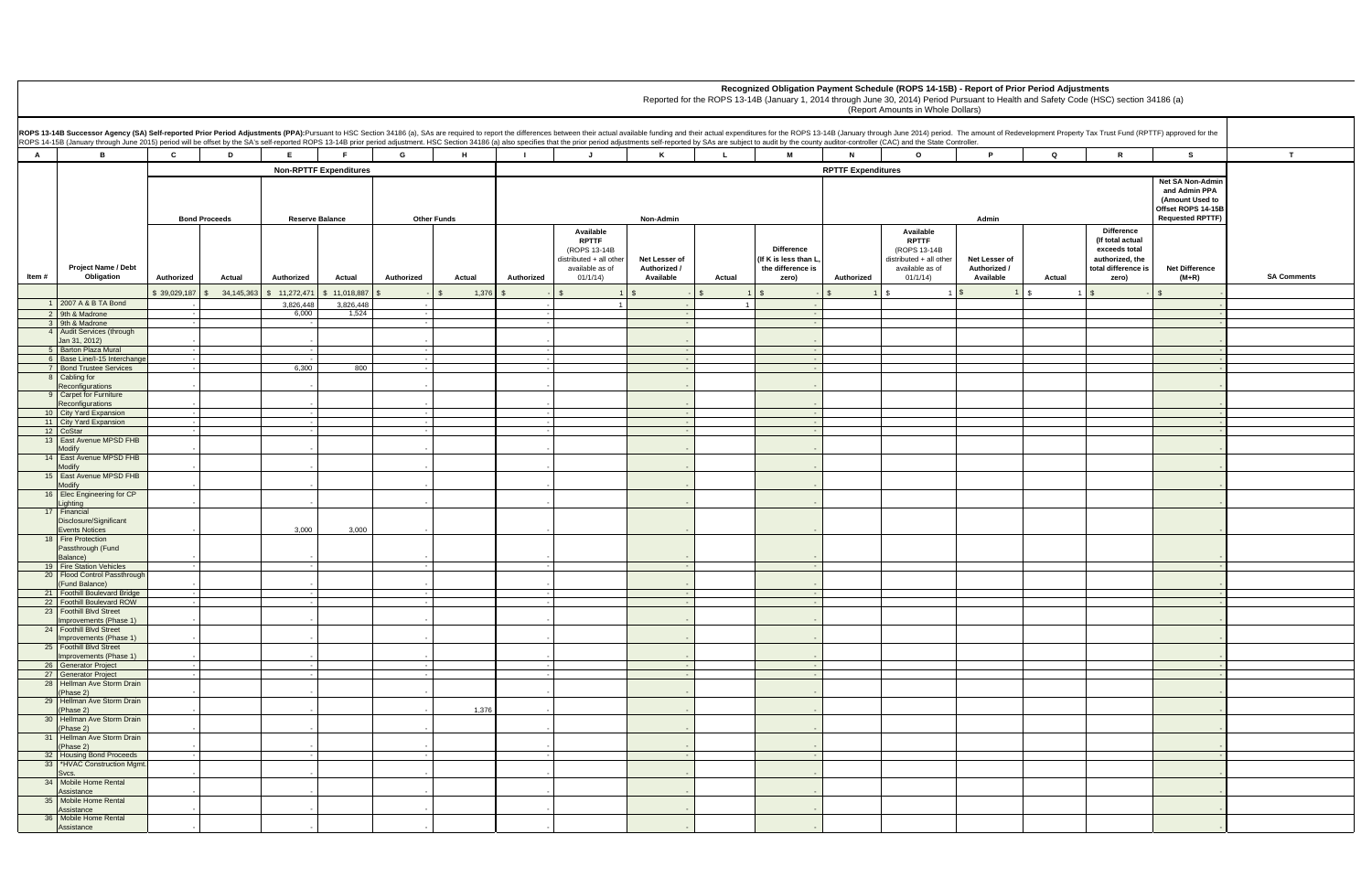| r.                                       |           | mount of Redevelopment Property Tax Trust Fund (RPTTF) approved for the                            |                                                                                                       |                    |
|------------------------------------------|-----------|----------------------------------------------------------------------------------------------------|-------------------------------------------------------------------------------------------------------|--------------------|
| P                                        | Q         | R                                                                                                  | s                                                                                                     | T                  |
| Admin                                    |           |                                                                                                    | Net SA Non-Admin<br>and Admin PPA<br>(Amount Used to<br>Offset ROPS 14-15B<br><b>Requested RPTTF)</b> |                    |
| et Lesser of<br>uthorized /<br>Available | Actual    | Difference<br>(If total actual<br>exceeds total<br>authorized, the<br>total difference is<br>zero) | <b>Net Difference</b><br>$(M+R)$                                                                      | <b>SA Comments</b> |
| $\mathbf{1}$                             | $\,$<br>1 | $\,$<br>٠                                                                                          | $\,$<br>$\overline{\phantom{a}}$                                                                      |                    |
|                                          |           |                                                                                                    | $\overline{\phantom{a}}$                                                                              |                    |
|                                          |           |                                                                                                    | -                                                                                                     |                    |
|                                          |           |                                                                                                    | ٠                                                                                                     |                    |
|                                          |           |                                                                                                    | $\overline{\phantom{a}}$                                                                              |                    |
|                                          |           |                                                                                                    | $\overline{\phantom{m}}$                                                                              |                    |
|                                          |           |                                                                                                    | $\overline{\phantom{a}}$<br>٠                                                                         |                    |
|                                          |           |                                                                                                    | $\blacksquare$                                                                                        |                    |
|                                          |           |                                                                                                    | $\blacksquare$<br>÷                                                                                   |                    |
|                                          |           |                                                                                                    | $\overline{\phantom{a}}$                                                                              |                    |
|                                          |           |                                                                                                    | $\overline{\phantom{a}}$                                                                              |                    |
|                                          |           |                                                                                                    | $\overline{\phantom{a}}$                                                                              |                    |
|                                          |           |                                                                                                    | $\overline{\phantom{a}}$                                                                              |                    |
|                                          |           |                                                                                                    | ٠                                                                                                     |                    |
|                                          |           |                                                                                                    | $\overline{\phantom{a}}$<br>$\overline{\phantom{a}}$                                                  |                    |
|                                          |           |                                                                                                    | ÷                                                                                                     |                    |
|                                          |           |                                                                                                    | ٠                                                                                                     |                    |
|                                          |           |                                                                                                    | $\overline{\phantom{a}}$                                                                              |                    |
|                                          |           |                                                                                                    | ٠                                                                                                     |                    |
|                                          |           |                                                                                                    | $\overline{\phantom{a}}$                                                                              |                    |
|                                          |           |                                                                                                    | $\overline{a}$                                                                                        |                    |
|                                          |           |                                                                                                    | ۰                                                                                                     |                    |
|                                          |           |                                                                                                    | $\overline{\phantom{a}}$                                                                              |                    |
|                                          |           |                                                                                                    | $\overline{\phantom{a}}$                                                                              |                    |
|                                          |           |                                                                                                    | ۰                                                                                                     |                    |
|                                          |           |                                                                                                    | $\overline{\phantom{a}}$                                                                              |                    |
|                                          |           |                                                                                                    | $\Box$<br>$\overline{\phantom{a}}$                                                                    |                    |
|                                          |           |                                                                                                    | ۰                                                                                                     |                    |
|                                          |           |                                                                                                    | $\overline{\phantom{a}}$                                                                              |                    |
|                                          |           |                                                                                                    | Ξ                                                                                                     |                    |
|                                          |           |                                                                                                    | $\overline{\phantom{a}}$                                                                              |                    |
|                                          |           |                                                                                                    | $\blacksquare$<br>÷                                                                                   |                    |

**Recognized Obligation Payment Schedule (ROPS 14-15B) - Report of Prior Period Adjustments**

Reported for the ROPS 13-14B (January 1, 2014 through June 30, 2014) Period Pursuant to Health and Safety Code (HSC) section 34186 (a)

|                | ROPS 13-14B Successor Agency (SA) Self-reported Prior Period Adjustments (PPA):Pursuant to HSC Section 34186 (a), SAs are required to report the differences between their actual available funding and their actual expenditu<br>ROPS 14-15B (January through June 2015) period will be offset by the SA's self-reported ROPS 13-14B prior period adjustment. HSC Section 34186 (a) also specifies that the prior period adjustments self-reported by SAs are s |              |                            |                        |                               |                    |        |              |                                                                                                    |                                            |              |                                                                         |                           |                                                                                                     |                                            |        |                                                                                                           |                                                                                                              |               |
|----------------|------------------------------------------------------------------------------------------------------------------------------------------------------------------------------------------------------------------------------------------------------------------------------------------------------------------------------------------------------------------------------------------------------------------------------------------------------------------|--------------|----------------------------|------------------------|-------------------------------|--------------------|--------|--------------|----------------------------------------------------------------------------------------------------|--------------------------------------------|--------------|-------------------------------------------------------------------------|---------------------------|-----------------------------------------------------------------------------------------------------|--------------------------------------------|--------|-----------------------------------------------------------------------------------------------------------|--------------------------------------------------------------------------------------------------------------|---------------|
| $\overline{A}$ | B                                                                                                                                                                                                                                                                                                                                                                                                                                                                | $\mathbf{c}$ | D                          | E                      | F.                            | G                  | H      | $\mathbf{L}$ | $\mathbf{J}$                                                                                       | K                                          | $\mathbf{L}$ | <b>M</b>                                                                | $\mathbf{N}$              | $\mathbf{o}$                                                                                        | P.                                         | Q      | $\mathbf{R}$                                                                                              | s                                                                                                            | $\mathbf{T}$  |
|                |                                                                                                                                                                                                                                                                                                                                                                                                                                                                  |              |                            |                        | <b>Non-RPTTF Expenditures</b> |                    |        |              |                                                                                                    |                                            |              |                                                                         | <b>RPTTF Expenditures</b> |                                                                                                     |                                            |        |                                                                                                           |                                                                                                              |               |
|                |                                                                                                                                                                                                                                                                                                                                                                                                                                                                  |              | <b>Bond Proceeds</b>       | <b>Reserve Balance</b> |                               | <b>Other Funds</b> |        |              |                                                                                                    | Non-Admin                                  |              |                                                                         |                           |                                                                                                     | Admin                                      |        |                                                                                                           | <b>Net SA Non-Admir</b><br>and Admin PPA<br>(Amount Used to<br>Offset ROPS 14-15B<br><b>Requested RPTTF)</b> |               |
| Item #         | <b>Project Name / Debt</b><br>Obligation                                                                                                                                                                                                                                                                                                                                                                                                                         | Authorized   | Actual                     | Authorized             | Actual                        | Authorized         | Actual | Authorized   | Available<br><b>RPTTF</b><br>(ROPS 13-14B<br>distributed + all othe<br>available as of<br>01/1/14) | Net Lesser of<br>Authorized /<br>Available | Actual       | <b>Difference</b><br>(If K is less than L<br>the difference is<br>zero) | Authorized                | Available<br><b>RPTTF</b><br>(ROPS 13-14B<br>distributed + all other<br>available as of<br>01/1/14) | Net Lesser of<br>Authorized /<br>Available | Actual | <b>Difference</b><br>(If total actual<br>exceeds total<br>authorized, the<br>total difference is<br>zero) | <b>Net Difference</b><br>(M+R)                                                                               | <b>SA Com</b> |
|                |                                                                                                                                                                                                                                                                                                                                                                                                                                                                  | \$39,029,187 | 34,145,363<br>$\mathbb{S}$ |                        | \$ 11,272,471 \$ 11,018,887   | $\mathbb{S}$       | 1,376  |              | - \$                                                                                               | \$                                         | $\mathbb{S}$ | $\vert$ \$                                                              | $\mathbf{1}$              | \$                                                                                                  |                                            | l \$   | $\mathbb{S}$                                                                                              |                                                                                                              |               |
|                | 37 Mobile Home Rental<br>Assistance                                                                                                                                                                                                                                                                                                                                                                                                                              |              |                            |                        |                               |                    |        |              |                                                                                                    |                                            |              |                                                                         |                           |                                                                                                     |                                            |        |                                                                                                           |                                                                                                              |               |
|                | 38 Mobile Home Rental<br>Assistance                                                                                                                                                                                                                                                                                                                                                                                                                              |              |                            |                        |                               |                    |        |              |                                                                                                    |                                            |              |                                                                         |                           |                                                                                                     |                                            |        |                                                                                                           |                                                                                                              |               |
|                | 39 Mobile Home Rental                                                                                                                                                                                                                                                                                                                                                                                                                                            |              |                            |                        |                               |                    |        |              |                                                                                                    |                                            |              |                                                                         |                           |                                                                                                     |                                            |        |                                                                                                           |                                                                                                              |               |
|                | Assistance<br>40 Mobile Home Rental                                                                                                                                                                                                                                                                                                                                                                                                                              |              |                            |                        |                               |                    |        |              |                                                                                                    |                                            |              |                                                                         |                           |                                                                                                     |                                            |        |                                                                                                           |                                                                                                              |               |
|                | Assistance<br>41 Mobile Home Rental                                                                                                                                                                                                                                                                                                                                                                                                                              |              |                            |                        |                               |                    |        |              |                                                                                                    |                                            |              |                                                                         |                           |                                                                                                     |                                            |        |                                                                                                           |                                                                                                              |               |
|                | Assistance<br>42 NHDC Pledge Payments                                                                                                                                                                                                                                                                                                                                                                                                                            |              |                            | 700,000                | 700,000                       |                    |        |              |                                                                                                    |                                            |              | $\sim$ $-$                                                              |                           |                                                                                                     |                                            |        |                                                                                                           |                                                                                                              |               |
|                | 43 *Public Relations                                                                                                                                                                                                                                                                                                                                                                                                                                             |              |                            |                        |                               |                    |        | $\sim$       |                                                                                                    |                                            |              | $\sim$ $-$                                                              |                           |                                                                                                     |                                            |        |                                                                                                           |                                                                                                              |               |
|                | 44 <b>*RC</b> Chamber<br>45 RA-01-022 (Costco)                                                                                                                                                                                                                                                                                                                                                                                                                   |              |                            | 600,000                | 377,161                       |                    |        | $\sim$       |                                                                                                    |                                            |              | $\sim$<br>$\sim$ $-$                                                    |                           |                                                                                                     |                                            |        |                                                                                                           |                                                                                                              |               |
|                | 46 RC Family Sports Center                                                                                                                                                                                                                                                                                                                                                                                                                                       |              |                            | 175,600                | 175,595                       |                    |        | $\sim$       |                                                                                                    |                                            |              | $\sim$ $-$                                                              |                           |                                                                                                     |                                            |        |                                                                                                           |                                                                                                              |               |
|                | 47 Shared Insurance Services<br>48 SoCal CHFA Loan                                                                                                                                                                                                                                                                                                                                                                                                               |              |                            |                        |                               |                    |        |              |                                                                                                    |                                            |              | $\sim$                                                                  |                           |                                                                                                     |                                            |        |                                                                                                           |                                                                                                              |               |
|                | Payment                                                                                                                                                                                                                                                                                                                                                                                                                                                          |              |                            | 169,600                | 169,600                       |                    |        |              |                                                                                                    |                                            |              |                                                                         |                           |                                                                                                     |                                            |        |                                                                                                           |                                                                                                              |               |
|                | 49 Sports Lighting Project<br>50 Tax Allocation Bonds - 99,                                                                                                                                                                                                                                                                                                                                                                                                      |              |                            |                        |                               |                    |        |              |                                                                                                    |                                            |              |                                                                         |                           |                                                                                                     |                                            |        |                                                                                                           |                                                                                                              |               |
|                | 01.04<br>51 Technology & Space                                                                                                                                                                                                                                                                                                                                                                                                                                   |              |                            | 5,419,199              | 5,419,199                     |                    |        |              |                                                                                                    |                                            |              |                                                                         |                           |                                                                                                     |                                            |        |                                                                                                           |                                                                                                              |               |
|                | Upgrades                                                                                                                                                                                                                                                                                                                                                                                                                                                         |              |                            |                        |                               |                    |        |              |                                                                                                    |                                            |              |                                                                         |                           |                                                                                                     |                                            |        |                                                                                                           |                                                                                                              |               |
|                | 52 Technology & Space<br>Upgrades                                                                                                                                                                                                                                                                                                                                                                                                                                |              |                            |                        |                               |                    |        |              |                                                                                                    |                                            |              |                                                                         |                           |                                                                                                     |                                            |        |                                                                                                           |                                                                                                              |               |
|                | 53 Technology & Space                                                                                                                                                                                                                                                                                                                                                                                                                                            |              |                            |                        |                               |                    |        |              |                                                                                                    |                                            |              |                                                                         |                           |                                                                                                     |                                            |        |                                                                                                           |                                                                                                              |               |
|                | Upgrades<br>54 Technology & Space                                                                                                                                                                                                                                                                                                                                                                                                                                |              | 4,933                      |                        |                               |                    |        |              |                                                                                                    |                                            |              |                                                                         |                           |                                                                                                     |                                            |        |                                                                                                           |                                                                                                              |               |
|                | <b>Upgrades</b><br>55 Technology & Space                                                                                                                                                                                                                                                                                                                                                                                                                         |              | 55,000                     |                        |                               |                    |        |              |                                                                                                    |                                            |              |                                                                         |                           |                                                                                                     |                                            |        |                                                                                                           |                                                                                                              |               |
|                | Upgrades<br>56 Technology & Space                                                                                                                                                                                                                                                                                                                                                                                                                                |              | 199,229                    |                        |                               |                    |        |              |                                                                                                    |                                            |              |                                                                         |                           |                                                                                                     |                                            |        |                                                                                                           |                                                                                                              |               |
|                | Upgrades<br>57 Technology & Space                                                                                                                                                                                                                                                                                                                                                                                                                                |              | 70,000                     |                        |                               |                    |        |              |                                                                                                    |                                            |              |                                                                         |                           |                                                                                                     |                                            |        |                                                                                                           |                                                                                                              |               |
|                | <b>Upgrades</b><br>58 Technology & Space                                                                                                                                                                                                                                                                                                                                                                                                                         |              | 6,041                      |                        |                               |                    |        |              |                                                                                                    |                                            |              |                                                                         |                           |                                                                                                     |                                            |        |                                                                                                           |                                                                                                              |               |
|                | Upgrades<br>59 Technology & Space                                                                                                                                                                                                                                                                                                                                                                                                                                |              | 50,297                     |                        |                               |                    |        |              |                                                                                                    |                                            |              |                                                                         |                           |                                                                                                     |                                            |        |                                                                                                           |                                                                                                              |               |
|                | Upgrades                                                                                                                                                                                                                                                                                                                                                                                                                                                         |              | 80,000                     |                        |                               |                    |        |              |                                                                                                    |                                            |              |                                                                         |                           |                                                                                                     |                                            |        |                                                                                                           |                                                                                                              |               |
|                | 60 *Third-Party Electrical Cert<br>Pgm.                                                                                                                                                                                                                                                                                                                                                                                                                          |              |                            |                        |                               |                    |        |              |                                                                                                    |                                            |              |                                                                         |                           |                                                                                                     |                                            |        |                                                                                                           |                                                                                                              |               |
|                | 61 *Third-Party Electrical Cert<br>Pam.                                                                                                                                                                                                                                                                                                                                                                                                                          |              |                            |                        |                               |                    |        |              |                                                                                                    |                                            |              |                                                                         |                           |                                                                                                     |                                            |        |                                                                                                           |                                                                                                              |               |
|                | 62 Cultural Center Expansion<br>(VG Land)                                                                                                                                                                                                                                                                                                                                                                                                                        |              |                            | 7,500                  | 3,869                         |                    |        |              |                                                                                                    |                                            |              |                                                                         |                           |                                                                                                     |                                            |        |                                                                                                           |                                                                                                              |               |
|                | 63 Public Works Service<br>Center                                                                                                                                                                                                                                                                                                                                                                                                                                |              |                            |                        |                               |                    |        |              |                                                                                                    |                                            |              |                                                                         |                           |                                                                                                     |                                            |        |                                                                                                           |                                                                                                              |               |
|                | 64 Public Works Service<br>Center                                                                                                                                                                                                                                                                                                                                                                                                                                |              |                            |                        |                               |                    |        |              |                                                                                                    |                                            |              |                                                                         |                           |                                                                                                     |                                            |        |                                                                                                           |                                                                                                              |               |
|                | 65 Unemployment Liabilities                                                                                                                                                                                                                                                                                                                                                                                                                                      |              |                            |                        |                               |                    |        |              |                                                                                                    |                                            |              | $\sim$                                                                  |                           |                                                                                                     |                                            |        |                                                                                                           |                                                                                                              |               |
|                | 66 City Loan Repayment<br>67 Public Works Service                                                                                                                                                                                                                                                                                                                                                                                                                |              |                            |                        |                               |                    |        |              |                                                                                                    |                                            |              | $\sim$                                                                  |                           |                                                                                                     |                                            |        |                                                                                                           |                                                                                                              |               |
|                | Center<br>68 Public Works Service                                                                                                                                                                                                                                                                                                                                                                                                                                |              |                            |                        |                               |                    |        |              |                                                                                                    |                                            |              |                                                                         |                           |                                                                                                     |                                            |        |                                                                                                           |                                                                                                              |               |
|                | Center                                                                                                                                                                                                                                                                                                                                                                                                                                                           |              |                            |                        |                               |                    |        |              |                                                                                                    |                                            |              |                                                                         |                           |                                                                                                     |                                            |        |                                                                                                           |                                                                                                              |               |
|                | 69 Base Line/I-15 Interchange<br>70 Base Line/I-15 Interchange                                                                                                                                                                                                                                                                                                                                                                                                   |              |                            |                        |                               |                    |        |              |                                                                                                    |                                            |              | $\sim$                                                                  |                           |                                                                                                     |                                            |        |                                                                                                           |                                                                                                              |               |
|                | <b>Staff Salaries</b>                                                                                                                                                                                                                                                                                                                                                                                                                                            |              |                            |                        |                               |                    |        |              |                                                                                                    |                                            |              |                                                                         |                           |                                                                                                     |                                            |        |                                                                                                           |                                                                                                              |               |
|                | 71 RA-05-021 (Bass Pro)<br>72 Audit for SA June 30,2013                                                                                                                                                                                                                                                                                                                                                                                                          |              |                            |                        |                               |                    |        |              |                                                                                                    | $\sim$                                     |              | $\sim$ $-$<br>$\sim$ $-$                                                |                           |                                                                                                     |                                            |        |                                                                                                           |                                                                                                              |               |
|                |                                                                                                                                                                                                                                                                                                                                                                                                                                                                  |              |                            |                        |                               |                    |        |              |                                                                                                    |                                            |              |                                                                         |                           |                                                                                                     |                                            |        |                                                                                                           |                                                                                                              |               |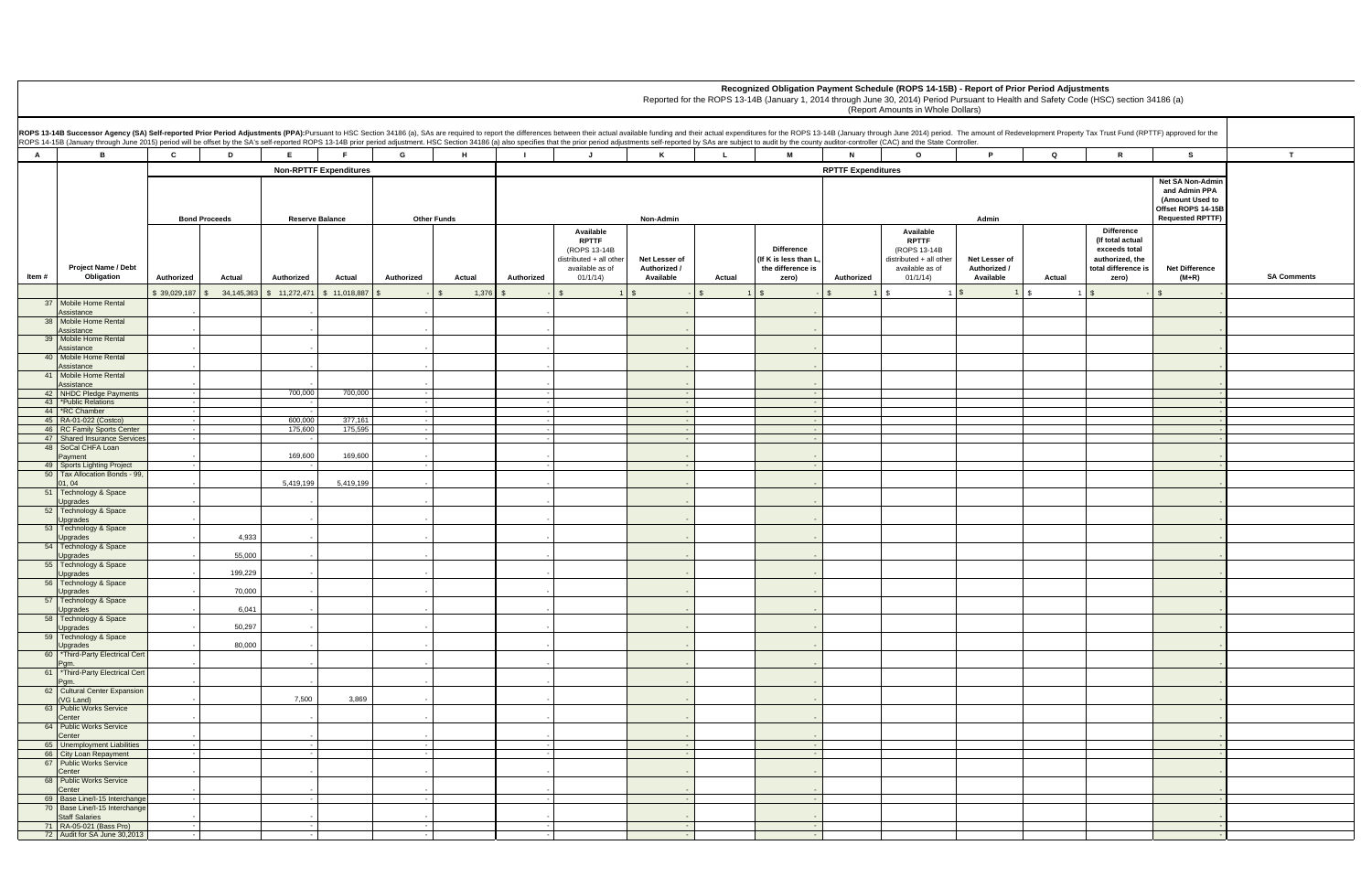| r.                                       |                    | mount of Redevelopment Property Tax Trust Fund (RPTTF) approved for the                            |                                                                                                       |                    |
|------------------------------------------|--------------------|----------------------------------------------------------------------------------------------------|-------------------------------------------------------------------------------------------------------|--------------------|
| P                                        | Q                  | R                                                                                                  | s                                                                                                     | T                  |
| Admin                                    |                    |                                                                                                    | Net SA Non-Admin<br>and Admin PPA<br>(Amount Used to<br>Offset ROPS 14-15B<br><b>Requested RPTTF)</b> |                    |
| et Lesser of<br>uthorized /<br>Available | Actual             | Difference<br>(If total actual<br>exceeds total<br>authorized, the<br>total difference is<br>zero) | <b>Net Difference</b><br>$(M+R)$                                                                      | <b>SA Comments</b> |
| $\mathbf{1}$                             | \$<br>$\mathbf{1}$ | \$<br>$\overline{\phantom{a}}$                                                                     | \$<br>$\overline{\phantom{a}}$                                                                        |                    |
|                                          |                    |                                                                                                    | $\overline{\phantom{a}}$                                                                              |                    |
|                                          |                    |                                                                                                    | $\blacksquare$                                                                                        |                    |
|                                          |                    |                                                                                                    | ٠                                                                                                     |                    |
|                                          |                    |                                                                                                    | ٠                                                                                                     |                    |
|                                          |                    |                                                                                                    | ٠                                                                                                     |                    |
|                                          |                    |                                                                                                    | $\overline{\phantom{a}}$                                                                              |                    |
|                                          |                    |                                                                                                    | $\blacksquare$                                                                                        |                    |
|                                          |                    |                                                                                                    | ۰                                                                                                     |                    |
|                                          |                    |                                                                                                    | $\overline{\phantom{a}}$                                                                              |                    |
|                                          |                    |                                                                                                    | $\overline{\phantom{a}}$                                                                              |                    |
|                                          |                    |                                                                                                    | $\overline{\phantom{a}}$                                                                              |                    |
|                                          |                    |                                                                                                    | ٠                                                                                                     |                    |
|                                          |                    |                                                                                                    | $\blacksquare$                                                                                        |                    |
|                                          |                    |                                                                                                    | ÷                                                                                                     |                    |
|                                          |                    |                                                                                                    | ٠                                                                                                     |                    |
|                                          |                    |                                                                                                    | $\overline{\phantom{a}}$                                                                              |                    |
|                                          |                    |                                                                                                    | ÷.<br>÷                                                                                               |                    |
|                                          |                    |                                                                                                    | ÷                                                                                                     |                    |
|                                          |                    |                                                                                                    | ÷.                                                                                                    |                    |
|                                          |                    |                                                                                                    | ÷,                                                                                                    |                    |
|                                          |                    |                                                                                                    | $\blacksquare$                                                                                        |                    |
|                                          |                    |                                                                                                    | ÷.<br>$\overline{\phantom{a}}$                                                                        |                    |
|                                          |                    |                                                                                                    | ÷.                                                                                                    |                    |
|                                          |                    |                                                                                                    | ÷.<br>$\blacksquare$                                                                                  |                    |
|                                          |                    |                                                                                                    | ÷.                                                                                                    |                    |
|                                          |                    |                                                                                                    | ÷.                                                                                                    |                    |
|                                          |                    |                                                                                                    | $\blacksquare$<br>÷.                                                                                  |                    |
|                                          |                    |                                                                                                    | ÷                                                                                                     |                    |
|                                          |                    |                                                                                                    | $\blacksquare$                                                                                        |                    |
|                                          |                    |                                                                                                    | $\blacksquare$<br>$\overline{\phantom{a}}$                                                            |                    |
|                                          |                    |                                                                                                    | ÷                                                                                                     |                    |
|                                          |                    |                                                                                                    | $\overline{\phantom{a}}$                                                                              |                    |
|                                          |                    |                                                                                                    | ÷                                                                                                     |                    |
|                                          |                    |                                                                                                    | ÷<br>÷,                                                                                               |                    |
|                                          |                    |                                                                                                    | ÷                                                                                                     |                    |
|                                          |                    |                                                                                                    | $\blacksquare$                                                                                        |                    |

**Recognized Obligation Payment Schedule (ROPS 14-15B) - Report of Prior Period Adjustments**

Reported for the ROPS 13-14B (January 1, 2014 through June 30, 2014) Period Pursuant to Health and Safety Code (HSC) section 34186 (a)

|                | ROPS 13-14B Successor Agency (SA) Self-reported Prior Period Adjustments (PPA):Pursuant to HSC Section 34186 (a), SAs are required to report the differences between their actual available funding and their actual expenditu<br>ROPS 14-15B (January through June 2015) period will be offset by the SA's self-reported ROPS 13-14B prior period adjustment. HSC Section 34186 (a) also specifies that the prior period adjustments self-reported by SAs are s |              |                            |                        |                                           |                    |        |            |                                                                                                     |                                            |              |                                                                         |                           |                                                                                                     |                                            |              |                                                                                                           |                                                                                                              |               |
|----------------|------------------------------------------------------------------------------------------------------------------------------------------------------------------------------------------------------------------------------------------------------------------------------------------------------------------------------------------------------------------------------------------------------------------------------------------------------------------|--------------|----------------------------|------------------------|-------------------------------------------|--------------------|--------|------------|-----------------------------------------------------------------------------------------------------|--------------------------------------------|--------------|-------------------------------------------------------------------------|---------------------------|-----------------------------------------------------------------------------------------------------|--------------------------------------------|--------------|-----------------------------------------------------------------------------------------------------------|--------------------------------------------------------------------------------------------------------------|---------------|
| $\overline{A}$ | В.                                                                                                                                                                                                                                                                                                                                                                                                                                                               | $\mathbf{c}$ | D                          | E.,                    | E.                                        | G                  | H      |            | $\mathbf{J}$                                                                                        | $\mathsf{K}$                               | $\mathbf{L}$ | M                                                                       | $\mathbf{N}$              | $\circ$                                                                                             | P.                                         | $\mathbf Q$  | $\mathbb{R}$                                                                                              | s                                                                                                            | $\mathbf{T}$  |
|                |                                                                                                                                                                                                                                                                                                                                                                                                                                                                  |              |                            |                        | <b>Non-RPTTF Expenditures</b>             |                    |        |            |                                                                                                     |                                            |              |                                                                         | <b>RPTTF Expenditures</b> |                                                                                                     |                                            |              |                                                                                                           |                                                                                                              |               |
|                |                                                                                                                                                                                                                                                                                                                                                                                                                                                                  |              | <b>Bond Proceeds</b>       | <b>Reserve Balance</b> |                                           | <b>Other Funds</b> |        |            |                                                                                                     | Non-Admin                                  |              |                                                                         |                           |                                                                                                     | Admin                                      |              |                                                                                                           | <b>Net SA Non-Admir</b><br>and Admin PPA<br>(Amount Used to<br>Offset ROPS 14-15B<br><b>Requested RPTTF)</b> |               |
| Item#          | Project Name / Debt<br>Obligation                                                                                                                                                                                                                                                                                                                                                                                                                                | Authorized   | Actual                     | Authorized             | Actual                                    | Authorized         | Actual | Authorized | Available<br><b>RPTTF</b><br>(ROPS 13-14B<br>distributed + all other<br>available as of<br>01/1/14) | Net Lesser of<br>Authorized /<br>Available | Actual       | <b>Difference</b><br>(If K is less than L<br>the difference is<br>zero) | Authorized                | Available<br><b>RPTTF</b><br>(ROPS 13-14B<br>distributed + all other<br>available as of<br>01/1/14) | Net Lesser of<br>Authorized /<br>Available | Actual       | <b>Difference</b><br>(If total actual<br>exceeds total<br>authorized, the<br>total difference is<br>zero) | <b>Net Difference</b><br>$(M+R)$                                                                             | <b>SA Com</b> |
|                |                                                                                                                                                                                                                                                                                                                                                                                                                                                                  | \$39,029,187 | 34,145,363<br>$\mathbb{S}$ |                        | $\frac{1}{2}$ \$ 11,272,471 \$ 11,018,887 | $\mathbb{S}$       | 1,376  |            | $\mathbb{S}$                                                                                        | $\mathbb{S}$                               | $\mathbb{S}$ | $\sqrt{S}$                                                              | $\mathbf{1}$              | <b>\$</b>                                                                                           |                                            | $\mathsf{I}$ | $\mathfrak{S}$                                                                                            |                                                                                                              |               |
|                | 73 Due Diligence for Housing<br><b>Funds (Oct 2012)</b>                                                                                                                                                                                                                                                                                                                                                                                                          |              |                            | 12,500                 | 12,500                                    |                    |        |            |                                                                                                     |                                            |              |                                                                         |                           |                                                                                                     |                                            |              |                                                                                                           |                                                                                                              |               |
|                | 74 Due Diligence for<br>Unencumb. Funds (Jan                                                                                                                                                                                                                                                                                                                                                                                                                     |              |                            |                        |                                           |                    |        |            |                                                                                                     |                                            |              |                                                                         |                           |                                                                                                     |                                            |              |                                                                                                           |                                                                                                              |               |
|                | 2012)                                                                                                                                                                                                                                                                                                                                                                                                                                                            |              |                            |                        |                                           |                    |        |            |                                                                                                     |                                            |              |                                                                         |                           |                                                                                                     |                                            |              |                                                                                                           |                                                                                                              |               |
|                | 75 Successor Agency Admin<br>Fee ROPS 3                                                                                                                                                                                                                                                                                                                                                                                                                          |              |                            |                        |                                           |                    |        |            |                                                                                                     |                                            |              |                                                                         |                           |                                                                                                     |                                            |              |                                                                                                           |                                                                                                              |               |
|                | 76 IEUA Passthrough (Fund                                                                                                                                                                                                                                                                                                                                                                                                                                        |              |                            |                        |                                           |                    |        |            |                                                                                                     |                                            |              |                                                                         |                           |                                                                                                     |                                            |              |                                                                                                           |                                                                                                              |               |
|                | Balance)<br>77 Audit for SA (June 30,                                                                                                                                                                                                                                                                                                                                                                                                                            |              |                            |                        |                                           |                    |        |            |                                                                                                     |                                            |              |                                                                         |                           |                                                                                                     |                                            |              |                                                                                                           |                                                                                                              |               |
|                | 2012)<br>78 Base Line and Day Creek                                                                                                                                                                                                                                                                                                                                                                                                                              |              |                            |                        |                                           |                    |        |            |                                                                                                     |                                            |              |                                                                         |                           |                                                                                                     |                                            |              |                                                                                                           |                                                                                                              |               |
|                | Site<br>79 Base Line and I-15                                                                                                                                                                                                                                                                                                                                                                                                                                    |              |                            | 6,000                  | 804                                       |                    |        |            |                                                                                                     |                                            |              |                                                                         |                           |                                                                                                     |                                            |              |                                                                                                           |                                                                                                              |               |
|                | <b>Freeway Construction</b>                                                                                                                                                                                                                                                                                                                                                                                                                                      | 19,930,000   | 18,581,500                 |                        |                                           |                    |        |            |                                                                                                     |                                            |              |                                                                         |                           |                                                                                                     |                                            |              |                                                                                                           |                                                                                                              |               |
|                | 80 Successor Agency Admin<br>Fee ROPS 13-14A                                                                                                                                                                                                                                                                                                                                                                                                                     |              |                            |                        |                                           |                    |        |            |                                                                                                     |                                            |              |                                                                         |                           |                                                                                                     |                                            |              |                                                                                                           |                                                                                                              |               |
|                | 81 2007 TA Housing Bond                                                                                                                                                                                                                                                                                                                                                                                                                                          |              |                            |                        |                                           |                    |        |            |                                                                                                     |                                            |              |                                                                         |                           |                                                                                                     |                                            |              |                                                                                                           |                                                                                                              |               |
|                | Proceeds<br>82 Salaries and Benefits (Non-                                                                                                                                                                                                                                                                                                                                                                                                                       |              |                            |                        |                                           |                    |        |            |                                                                                                     |                                            |              |                                                                         |                           |                                                                                                     |                                            |              |                                                                                                           |                                                                                                              |               |
|                | Housing<br>83 Unfunded Retirement                                                                                                                                                                                                                                                                                                                                                                                                                                |              |                            |                        |                                           |                    |        |            |                                                                                                     |                                            |              |                                                                         |                           |                                                                                                     |                                            |              |                                                                                                           |                                                                                                              |               |
|                | Obligation (Non-Housing)                                                                                                                                                                                                                                                                                                                                                                                                                                         |              |                            |                        |                                           |                    |        |            |                                                                                                     |                                            |              |                                                                         |                           |                                                                                                     |                                            |              |                                                                                                           |                                                                                                              |               |
|                | 84 Public Works Service<br>Center                                                                                                                                                                                                                                                                                                                                                                                                                                | 1,764,187    | 1,764,187                  |                        |                                           |                    |        |            |                                                                                                     |                                            |              |                                                                         |                           |                                                                                                     |                                            |              |                                                                                                           |                                                                                                              |               |
|                | 85 Base Line and I-15<br>Freeway Interchange                                                                                                                                                                                                                                                                                                                                                                                                                     | 17,335,000   | 13,334,176                 |                        |                                           |                    |        |            |                                                                                                     |                                            |              |                                                                         |                           |                                                                                                     |                                            |              |                                                                                                           |                                                                                                              |               |
|                | 86 Civic Center Drive and                                                                                                                                                                                                                                                                                                                                                                                                                                        |              |                            |                        |                                           |                    |        |            |                                                                                                     |                                            |              |                                                                         |                           |                                                                                                     |                                            |              |                                                                                                           |                                                                                                              |               |
|                | Utica Ave<br>87 San Bernardino Road, wes                                                                                                                                                                                                                                                                                                                                                                                                                         |              |                            | 6,000                  | 16                                        |                    |        |            |                                                                                                     |                                            |              |                                                                         |                           |                                                                                                     |                                            |              |                                                                                                           |                                                                                                              |               |
|                | of Klusman<br>88 Successor Agency Admin                                                                                                                                                                                                                                                                                                                                                                                                                          |              |                            | 6,000                  | 47                                        |                    |        |            |                                                                                                     |                                            |              |                                                                         |                           |                                                                                                     |                                            |              |                                                                                                           |                                                                                                              |               |
|                | Fee ROPS 13-14B                                                                                                                                                                                                                                                                                                                                                                                                                                                  |              |                            | 328,324                | 328,324                                   |                    |        |            |                                                                                                     |                                            |              |                                                                         |                           |                                                                                                     |                                            |              |                                                                                                           |                                                                                                              |               |
|                |                                                                                                                                                                                                                                                                                                                                                                                                                                                                  |              |                            |                        |                                           |                    |        |            |                                                                                                     |                                            |              | $\sim$ $-$<br>$\sim$ $-$                                                |                           |                                                                                                     |                                            |              |                                                                                                           |                                                                                                              |               |
|                |                                                                                                                                                                                                                                                                                                                                                                                                                                                                  |              |                            |                        |                                           |                    |        |            |                                                                                                     | $\sim$ $-$                                 |              | $\sim$ $-$                                                              |                           |                                                                                                     |                                            |              |                                                                                                           |                                                                                                              |               |
|                |                                                                                                                                                                                                                                                                                                                                                                                                                                                                  |              |                            |                        |                                           |                    |        |            |                                                                                                     |                                            |              |                                                                         |                           |                                                                                                     |                                            |              |                                                                                                           |                                                                                                              |               |
|                |                                                                                                                                                                                                                                                                                                                                                                                                                                                                  |              |                            |                        |                                           |                    |        |            |                                                                                                     |                                            |              |                                                                         |                           |                                                                                                     |                                            |              |                                                                                                           |                                                                                                              |               |
|                |                                                                                                                                                                                                                                                                                                                                                                                                                                                                  |              |                            |                        |                                           |                    |        |            |                                                                                                     | $\sim$ $-$                                 |              | $\sim$ $-$                                                              |                           |                                                                                                     |                                            |              |                                                                                                           |                                                                                                              |               |
|                |                                                                                                                                                                                                                                                                                                                                                                                                                                                                  |              |                            |                        |                                           |                    |        |            |                                                                                                     |                                            |              | <b>Contract</b>                                                         |                           |                                                                                                     |                                            |              |                                                                                                           |                                                                                                              |               |
|                |                                                                                                                                                                                                                                                                                                                                                                                                                                                                  |              |                            |                        |                                           |                    |        |            |                                                                                                     | $\sim$ $ \sim$                             |              | $\sim$ 100 $\pm$                                                        |                           |                                                                                                     |                                            |              |                                                                                                           |                                                                                                              |               |
|                |                                                                                                                                                                                                                                                                                                                                                                                                                                                                  |              |                            |                        |                                           |                    |        |            |                                                                                                     | $\sim 100$                                 |              | <b>Contract</b>                                                         |                           |                                                                                                     |                                            |              |                                                                                                           |                                                                                                              |               |
|                |                                                                                                                                                                                                                                                                                                                                                                                                                                                                  |              |                            |                        |                                           |                    |        |            |                                                                                                     | $\sim 10^{-1}$                             |              | $\sim 100$                                                              |                           |                                                                                                     |                                            |              |                                                                                                           |                                                                                                              |               |
|                |                                                                                                                                                                                                                                                                                                                                                                                                                                                                  |              |                            |                        |                                           |                    |        |            |                                                                                                     | $\sim$ $-$                                 |              | $\sim 100$                                                              |                           |                                                                                                     |                                            |              |                                                                                                           |                                                                                                              |               |
|                |                                                                                                                                                                                                                                                                                                                                                                                                                                                                  |              |                            |                        |                                           |                    |        |            |                                                                                                     | $\sim 10^{-1}$                             |              | $\sim 100$                                                              |                           |                                                                                                     |                                            |              |                                                                                                           |                                                                                                              |               |
|                |                                                                                                                                                                                                                                                                                                                                                                                                                                                                  |              |                            |                        |                                           |                    |        |            |                                                                                                     |                                            |              | $\sim$ $-$                                                              |                           |                                                                                                     |                                            |              |                                                                                                           |                                                                                                              |               |
|                |                                                                                                                                                                                                                                                                                                                                                                                                                                                                  |              |                            |                        |                                           |                    |        |            |                                                                                                     | $\sim$ 100 $\pm$                           |              | $\sim 100$                                                              |                           |                                                                                                     |                                            |              |                                                                                                           |                                                                                                              |               |
|                |                                                                                                                                                                                                                                                                                                                                                                                                                                                                  |              |                            |                        |                                           |                    |        |            |                                                                                                     |                                            |              |                                                                         |                           |                                                                                                     |                                            |              |                                                                                                           |                                                                                                              |               |
|                |                                                                                                                                                                                                                                                                                                                                                                                                                                                                  |              |                            |                        |                                           |                    |        |            |                                                                                                     | $\sim 100$<br>$\sim$ $\sim$                |              | $\sim 100$<br>$\sim 100$                                                |                           |                                                                                                     |                                            |              |                                                                                                           |                                                                                                              |               |
|                |                                                                                                                                                                                                                                                                                                                                                                                                                                                                  |              |                            |                        |                                           |                    |        |            |                                                                                                     |                                            |              |                                                                         |                           |                                                                                                     |                                            |              |                                                                                                           |                                                                                                              |               |
|                |                                                                                                                                                                                                                                                                                                                                                                                                                                                                  |              |                            |                        |                                           |                    |        |            |                                                                                                     | $\sim 100$                                 |              | $\sim 100$ m $^{-1}$                                                    |                           |                                                                                                     |                                            |              |                                                                                                           |                                                                                                              |               |
|                |                                                                                                                                                                                                                                                                                                                                                                                                                                                                  |              |                            |                        |                                           |                    |        |            |                                                                                                     |                                            |              |                                                                         |                           |                                                                                                     |                                            |              |                                                                                                           |                                                                                                              |               |